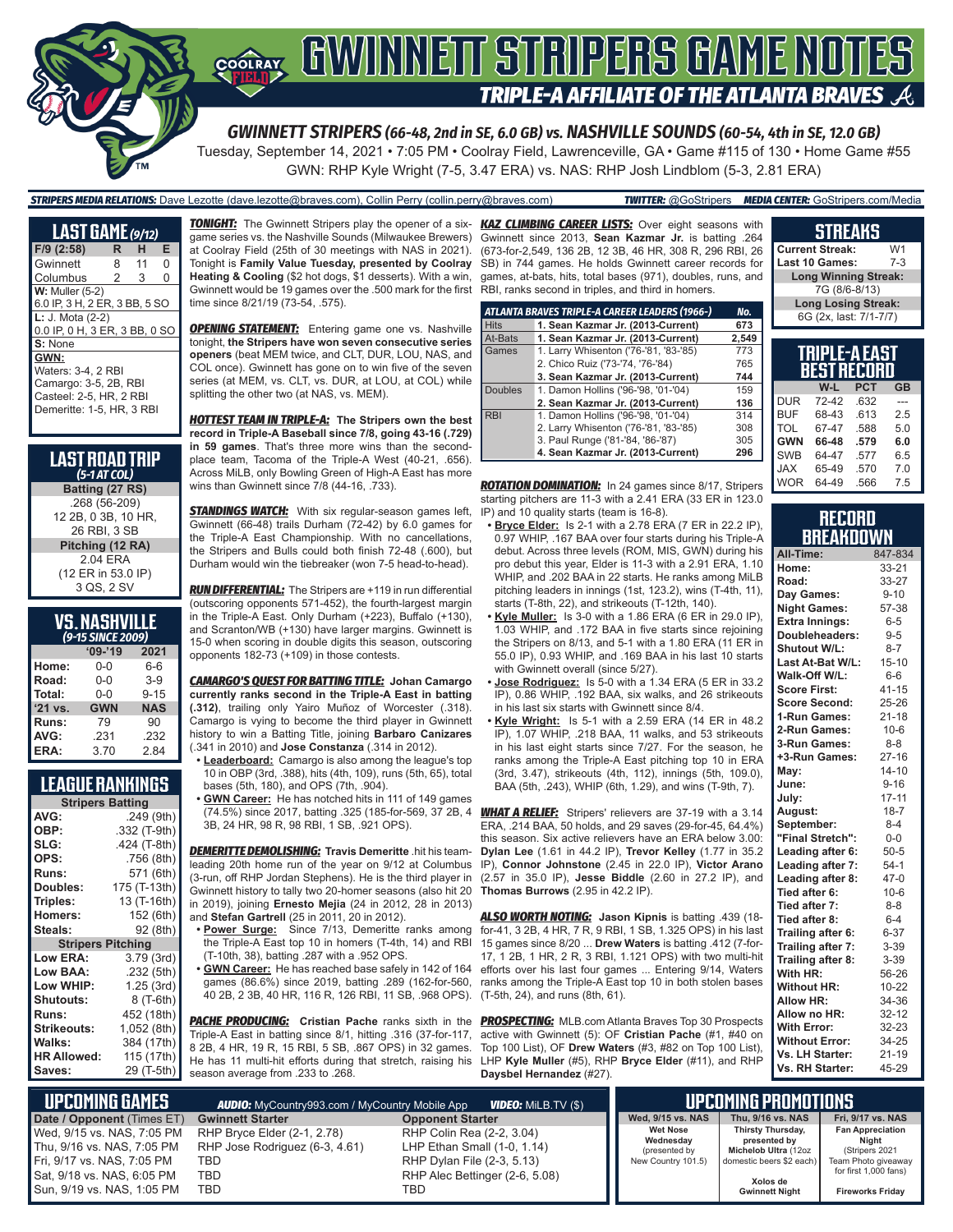

#### *TUESDAY, SEPTEMBER 14, 2021 VS. NASHVILLE*

#### **MANAGER MATT TUIASOSOPO**

**Matt Tuiasosopo** is in his first season as Gwinnett manager and his third season as a coach in the Atlanta Braves organization in 2021. He was named the seventh manager in team history on 3/30/21. Tuiasosopo is both the youngest manager in team history (turned 35 on 5/10) and the first former Gwinnett player to manage the club (hit .221 with 19 HR, 73 RBI in 178 games from 2016-17).

Tuiasosopo made his managerial debut in 2019 with Class-A Rome, leading the club to a 65-74 record and earning Atlanta's Bobby Cox Award for minor league manager of the year. He was set to return to Rome in 2020, but was reassigned to the Braves Alternate Training Site at Coolray Field once the MiLB season was canceled.

| Tuiasosopo's Managerial Career | Games | W-L     | <b>PCT</b> | <b>Plavoffs</b> |
|--------------------------------|-------|---------|------------|-----------------|
| With Gwinnett (1 Season):      | 114   | 66-48   | .579       |                 |
| MiLB Career (2 Seasons):       | 253   | 131-122 | - 518      |                 |

*All staff bios available in the 2021 Stripers Media Guide*

| EJECTIONS (4)              |                          |                         |  |  |  |
|----------------------------|--------------------------|-------------------------|--|--|--|
| Player/Coach               | Date/Inning              | <b>Umpire</b>           |  |  |  |
| <b>Ryan Goins</b>          | 5/25 vs. MEM, 7th Inning | <b>HP Clint Vondrak</b> |  |  |  |
| <b>MGR Matt Tuiasosopo</b> | 6/3 vs. JAX, 8th Inning  | <b>HP Alex Tosi</b>     |  |  |  |
| <b>Travis Snider</b>       | 7/30 at MEM, 8th Inning  | HP John Bacon           |  |  |  |
| <b>Ryan Casteel</b>        | 8/17 at LOU, 3rd Inning  | 1B Charlie Ramos        |  |  |  |

| <b>TEAM DEFENSE (2ND IN TRIPLE-A EAST)</b>                                               |                                                                       |                |                |                |            |           |           |
|------------------------------------------------------------------------------------------|-----------------------------------------------------------------------|----------------|----------------|----------------|------------|-----------|-----------|
| <b>PCT</b>                                                                               | G                                                                     | ТC             | <b>PO</b>      | A              | Е          | <b>DP</b> | <b>TP</b> |
| .983                                                                                     | 114                                                                   | 4049           | 2953           | 1029           | 67         | 108       |           |
| <b>Catchers</b>                                                                          |                                                                       | <b>SB</b>      | $\mathsf{cs}$  | <b>ATT</b>     | <b>PCT</b> | <b>PB</b> | W-L       |
| Casteel, Ryan                                                                            |                                                                       | $\overline{4}$ | $\Omega$       | 4              | .000       | 1         | $1 - 2$   |
| Contreras, William                                                                       |                                                                       | 21             | $\overline{2}$ | 23             | .087       | 5         | $23-6$    |
| d'Arnaud, Travis                                                                         |                                                                       | 2              | $\overline{2}$ | $\overline{4}$ | .500       | U         | $5 - 1$   |
| Jackson, Alex                                                                            |                                                                       | 10             | 4              | 14             | .286       |           | $11 - 12$ |
| Lucroy, Jonathan                                                                         |                                                                       | 18             | 5              | 23             | .217       |           | $8 - 15$  |
| Martinez, Carlos                                                                         |                                                                       | 3              | 0              | 3              | .000       |           | $2 - 1$   |
| Morales, Jonathan                                                                        |                                                                       | 13             | 6              | 19             | .316       | 2         | $16 - 11$ |
| Total:                                                                                   |                                                                       | 71             | 19             | 90             | .211       | 11        | 66-48     |
| Outfield Assists (27):<br>Waters (11), Demeritte (5), Ervin (4), Pache (2), Sanchez (2), |                                                                       |                |                |                |            |           |           |
|                                                                                          | Almonte (1), Inciarte (1), Rosario (1)                                |                |                |                |            |           |           |
|                                                                                          | Kingham (2), Muller (2), Y. Lopez (1)<br>Pitcher Pickoffs (5):        |                |                |                |            |           |           |
|                                                                                          | <b>Catcher Pickoffs (3):</b><br>Casteel (1), Jackson (1), Morales (1) |                |                |                |            |           |           |

# **STARTS**

|     | <b>By Batting Order</b>                                                                                                                                                          |
|-----|----------------------------------------------------------------------------------------------------------------------------------------------------------------------------------|
| 1:  | Waters (77), Pache (22), Inciarte (6), Arcia (5), Almonte (1), Ervin (1), Gore (1),<br>Sanchez (1)                                                                               |
| 2:  | Pache (38), Kipnis (24), Arcia (18), Rosario (11), Goins (9), Demeritte (4), Waters (3),<br>Sanchez (2), Almonte (1), Camargo (1), Ervin (1), Gore (1), Heredia (1)              |
| 3:  | Arcia (49), Camargo (38), Kipnis (9), d'Arnaud (6), Demeritte (4), Jackson (3),<br>Lucroy (3), Contreras (2)                                                                     |
| 4:  | Camargo (51), Demeritte (20), Jackson (17), Contreras (6), Kipnis (6), Lucroy (5),<br>Almonte (3), Casteel (3), Rosario (2), Kazmar Jr. (1)                                      |
| 5:  | Contreras (29), Kazmar Jr. (13), Lucroy (13), Demeritte (11), Goins (11), Kipnis (11),<br>Almonte (8), Jackson (8), Camargo (3), Casteel (2), Sanchez (2), Snider (2), Ervin (1) |
| 6:  | Goins (26), Kazmar Jr. (16), Casteel (12), Demeritte (12), Ervin (9), Snider (8),<br>Pache (7), Sanchez (6), Lucroy (5), Waters (5), Almonte (4), Contreras (3), Jackson (1)     |
| 7:  | Ervin (22), Kazmar Jr. (20), Goins (17), Sanchez (17), Snider (13), Casteel (6),<br>Pache (6), Demeritte (5), Morales (4), Waters (3), Almonte (1)                               |
| 8:  | Sanchez (34), Morales (18), Ervin (16), Kazmar Jr. (12), Snider (10), Goins (8),<br>Gore (7), Casteel (5), Unroe (2), Brugman (1), Martinez (1)                                  |
| 9:  | Starting Pitchers (66), Morales (14), Sanchez (13), Gore (6), Ervin (4), Snider (4),<br>Casteel (2), Kazmar Jr. (2), Martinez (2), Unroe (1)                                     |
|     | <b>By Position</b>                                                                                                                                                               |
| C:  | Contreras (29), Morales (27), Jackson (23), Lucroy (23), d'Arnaud (6), Casteel (3),<br>Martinez (3)                                                                              |
| 1B: | Camargo (54), Casteel (25), Snider (14), Kazmar Jr. (9), Morales (6), Lucroy (2),<br>Unroe (2), Demeritte (1), Goins (1)                                                         |
| 2B: | Kipnis (40), Sanchez (26), Goins (25), Kazmar Jr. (20), Arcia (1), Morales (1), Unroe (1)                                                                                        |
| 3B: | Camargo (36), Kazmar Jr. (32), Sanchez (27), Goins (14), Arcia (3), Morales (2)                                                                                                  |
| SS: | Arcia (63), Goins (31), Sanchez (18), Camargo (1), Kazmar Jr. (1)                                                                                                                |
| LF: | Waters (37), Ervin (26), Gore (15), Almonte (9), Snider (7), Demeritte (6), Kipnis (5),<br>Arcia (4), Rosario (3), Heredia (1), Sanchez (1)                                      |
| CF: | Pache (66), Waters (31), Ervin (6), Rosario (6), Inciarte (5)                                                                                                                    |
| RF: | Demeritte (44), Ervin (21), Waters (20), Snider (11), Almonte (8), Pache (4),<br>Sanchez (3), Rosario (2), Camargo (1)                                                           |
| DH: | Contreras (11), Jackson (6), Demeritte (5), Kipnis (5), Snider (5), Pache (3), Casteel (2)                                                                                       |

**DH:** Contreras (11), Jackson (6), Demeritte (5), Kipnis (5), Snider (5), Pache (3), Casteel (2), Kazmar Jr. (2), Rosario (2), Almonte (1), Arcia (1), Brugman (1), Camargo (1), Ervin (1), Inciarte (1), Lucroy (1)

|               | <b>VS. 2021 OPPONENTS</b> |          |              |               |         |             |              |  |  |  |  |  |  |  |
|---------------|---------------------------|----------|--------------|---------------|---------|-------------|--------------|--|--|--|--|--|--|--|
|               | Home                      | Road     | <b>Total</b> |               | Home    | <b>Road</b> | <b>Total</b> |  |  |  |  |  |  |  |
| <b>CLT</b>    | $5 - 1$                   | $11 - 1$ | $16 - 2$     | <b>COL</b>    |         | $5 - 1$     | $5 - 1$      |  |  |  |  |  |  |  |
| <b>DUR</b>    | $4 - 2$                   | $1 - 5$  | $5 - 7$      | LOU           | $4 - 2$ | $5-1$       | $9 - 3$      |  |  |  |  |  |  |  |
| <b>JAX</b>    | $1 - 5$                   | $- - -$  | $1 - 5$      | <b>MW DIV</b> | $4 - 2$ | $10 - 2$    | $14 - 4$     |  |  |  |  |  |  |  |
| <b>MEM</b>    | $8 - 4$                   | $7-5$    | $15-9$       |               |         |             |              |  |  |  |  |  |  |  |
| <b>NAS</b>    | $6-6$                     | $3-9$    | $9 - 15$     |               |         |             |              |  |  |  |  |  |  |  |
| <b>NOR</b>    | $5 - 1$                   | $1 - 5$  | $6-6$        |               |         |             |              |  |  |  |  |  |  |  |
| <b>SE DIV</b> | $29-19$                   | 23-25    | $52 - 44$    |               |         |             |              |  |  |  |  |  |  |  |

#### **LAST AT-BAT WINS** *(15)*

The Stripers are 15-10 (.600) in games decided in the last at-bat in 2021.

| Date/Opponent        | <b>Score</b> | Game-Winning Play (*=Walk-Off)           |
|----------------------|--------------|------------------------------------------|
| 5/4 at Charlotte     | 10-9 (12th)  | Almonte scores on E4 (Reynolds)          |
| 5/9 at Charlotte     | 12-9 (10th)  | Camargo RBI single                       |
| 5/14 vs. Louisville  | $2-1$ (8th)  | Arcia solo HR                            |
| 5/16 vs. Louisville  | 5-4 (9th)    | Arcia walk-off solo HR*                  |
| 5/25 vs. Memphis     | $2-1$ (9th)  | Kazmar walk-off single*                  |
| 6/9-G2 at Memphis    | $3-1$ (8th)  | Waters RBI single                        |
| 6/18 vs. Nashville   | 8-7 (10th)   | Arcia scores on E4 (Hiura on Lucroy FC)* |
| 6/30 at Durham       | $2-1$ (9th)  | Pache RBI single                         |
| 7/18 at Charlotte    | 13-12 (9th)  | Contreras RBI double                     |
| 8/1 at Memphis       | $4-2$ (9th)  | Ervin RBI single                         |
| 8/6 vs. Charlotte    | $4-3(11th)$  | Morales walk-off single*                 |
| 8/8-G1 vs. Charlotte | $4-3$ (7th)  | d'Arnaud walk-off single*                |
| 8/11-G1 vs. Durham   | $4-3(7th)$   | Pache walk-off single*                   |
| 8/24 at Nashville    | $3-1$ (9th)  | Rosario solo HR                          |
| 8/25 at Nashville    | 5-4 (10th)   | Contreras RBI single                     |
|                      |              |                                          |

# **GWINNETT PLAYERS USED** *(58 IN 2021)*

**Pitchers (33)** Anderson, Ian Arano, Victor Biddle, Jesse Bradford, Chasen Burrows, Thomas Chavez, Jesse Davidson, Tucker De La Cruz, Jasseel *Edwards Jr., Carl* Elder, Bryce Flaa, Jay *Greene, Shane*  Hernandez, Daysbel *Horacek, Mitch* Johnstone, Connor *Jones, Nate* Kelley, Trevor Kingham, Nolan Lee, Dylan Lopez, Yoan Martin, Chris Minter, A.J. Muller, Kyle Newcomb, Sean *Roark, Tanner* Rodriguez, Jose Santana, Edgar *Tice,Ty* Toussaint, Touki Webb, Jacob *Wilson, Bryse* Wright, Kyle Ynoa, Huascar

*Almonte, Abraham* Arcia, Orlando *Brugman, Jaycob* Camargo, Johan Casteel, Ryan Contreras, William d'Arnaud, Travis Demeritte, Travis Ervin, Phillip Goins, Ryan Gore, Terrance Heredia, Guillermo *Inciarte, Ender Jackson, Alex* Kazmar Jr., Sean Kipnis, Jason

*Lucroy, Jonathan* Martinez, Carlos Morales, Jonathan Pache, Cristian Rosario, Eddie Sanchez, Yolmer *Snider, Travis* Unroe, Riley Waters, Drew

*Italics = Player no longer in Braves organization*

#### **BASS-LANTA**

OF Abraham Almonte RHP Ian Anderson INF/OF Orlando Arcia LHP Jesse Biddle INF Johan Camargo RHP Jesse Chavez C William Contreras C Travis d'Arnaud LHP Tucker Davidson RHP Carl Edwards Jr. RHP Jay Flaa

**31 players have played for both Gwinnett and Atlanta in 2021:** RHP Shane Greene OF Guillermo Heredia OF Ender Inciarte C Alex Jackson RHP Nate Jones INF Sean Kazmar Jr. C Jonathan Lucroy RHP Chris Martin LHP A.J. Minter LHP Kyle Muller (Debut) LHP Sean Newcomb

OF Cristian Pache OF Eddie Rosario RHP Edgar Santana RHP Ty Tice RHP Touki Toussaint RHP Jacob Webb RHP Bryse Wilson RHP Kyle Wright RHP Huascar Ynoa

# **ATLANTA BRAVES REHAB ASSIGNMENTS** *(11 IN 2021)*

**- 2 -**

**Player Injury (IL Date)** RHP Chris Martin RT Shoulder Inflammation (4/7) 5/5-5/11<br>OF Ender Inciarte Strained LT Hamstring (4/17) 5/6-5/12 OF Ender Inciarte Strained LT Hamstring (4/17)<br>OF Guillermo Heredia RT Hamstring Inflammation (5) RT Hamstring Inflammation (5/1) 5/14 C Alex Jackson Strained LT Hamstring (5/2) 5/21-6/9, 6/30-7/20 OF Cristian Pache RT Hamstring Inflammation (5/14) 5/29-6/1<br>RHP Touki Toussaint RT Shoulder Strain (3/26) 6/22-7/15 RHP Touki Toussaint RT Shoulder Strain (3/26) 6/22-7/15<br>C. Travis d'Arnaud C. Torn LT Thumb Ligament (5/2) 6/10-8/10 Torn LT Thumb Ligament (5/2) RHP Ian Anderson RT Shoulder Inflammation (7/16) 8/5-8/28<br>RHP Huascar Ynoa Fractured RT Hand (5/17) 8/6-8/16 RHP Huascar Ynoa Fractured RT Hand (5/17)<br>OF Eddie Rosario RT Abdominal Strain (7/7) RT Abdominal Strain (7/7) 8/10-8/26 RHP Chris Martin **RT Elbow Inflammation (9/2)** 9/14-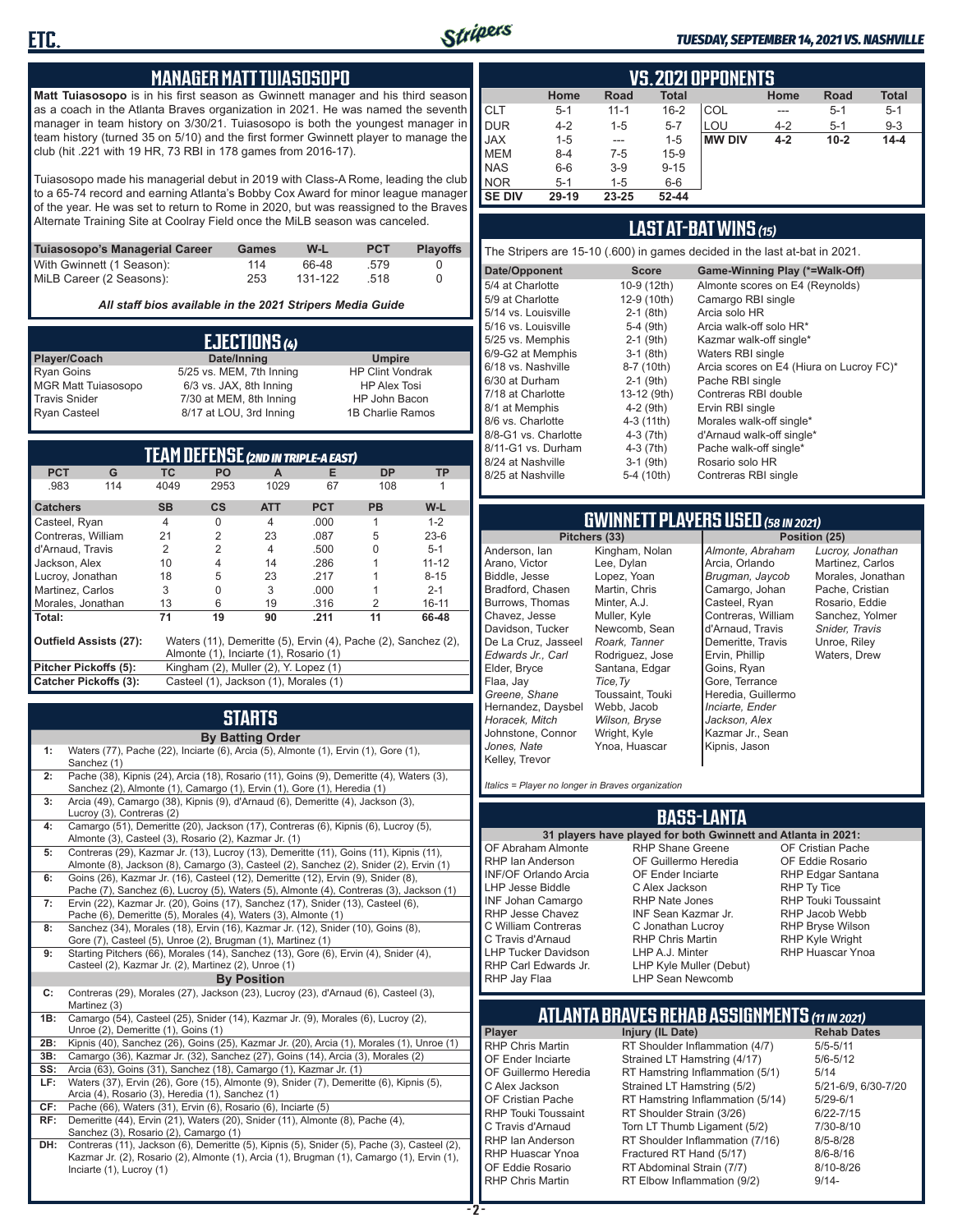### **STARTING PITCHER**



**ON BRAVES 40-MAN ROSTER**

#### *TUESDAY, SEPTEMBER 14, 2021 VS. NASHVILLE*

# **30****KYLE WRIGHT**

|      |         | <b>QUELITLE WINDHE</b>                               | <b>BIO ON PAGE 105 OF MEDIA GUIDE</b>                                 |
|------|---------|------------------------------------------------------|-----------------------------------------------------------------------|
| B/T: | R/R     | <b>BORN:</b> 10/2/95 in Huntsville, Alabama (Age 25) |                                                                       |
| HT:  | $6 - 4$ |                                                      | ACQUIRED: Braves' 1st round pick (5th overall) in 2017 June draft out |
| WT:  | 215     | of Vanderbilt University (Nashville, TN)             |                                                                       |

*TONIGHT'S START:* Wright makes his 21st Triple-A start of the year in game one of a six-game series vs. Nashville ... It is his 49th career game (46th start) with Gwinnett since 2018 (20-10, 3.67 ERA, 1.22 WHIP, .237 BAA) ... **He is 5-1 with a 2.59 ERA (14 ER in 48.2 IP), 1.07 WHIP, and .218 BAA in his last eight starts.**

*LEADERBOARD:* Entering play, Wright ranks among the Triple-A East top 10 in SHO (T-1st, 1), CG (T-2nd, 1), ERA (3rd, 3.47), starts (T-3rd, 20), strikeouts (4th, 112), innings (5th, 109.0), BAA (5th, .243), WHIP (6th, 1.29), and wins (T-9th, 7).

*2021 WITH GWINNETT:* In his first start on 5/5 at Charlotte, suffered his first Triple-A loss since 6/9/19 vs. Durham (was 8-0 with a 2.57 ERA in 12 starts from 6/14/19- 8/31/19) ... Started the Home Opener on 5/11 vs. Louisville (loss, 5.0 IP, 6 H, 3 ER, 2 BB, 5 SO) ... Pitched 11.0 scoreless innings over back-to-back starts vs. Memphis (10 H, 3 BB, 7 SO) from 5/25-5/30 ... On 7/8-G2 vs. Nashville, notched the first complete game and shutout of his professional career (7.0 IP, 1 H, 0 R in 6-0 win) ... On 7/27 at Memphis, tied his career high with 8.0 IP (4 H, 0 R, 2 BB, 5 SO in 1-0 win).

*2021 WITH ATLANTA:* Recalled twice, on 4/16 from the Alternate Training Site (started on 4/16 at the Chicago Cubs) and 6/22 from Gwinnett (started on 6/23 at the New York Mets) ... In two starts, is 0-1 with a 9.95 ERA and .292 BAA.

*2020 SEASON:* Made Atlanta's Opening Day roster for the second time in his career ... Went 2-4 with a 5.21 ERA, .243 BAA, and three quality starts in eight outings ... Made two starts for the Braves in the MLB Postseason, going 1-1 with a 9.45 ERA ... Won his first playoff start in Game 3 of the NLDS at Miami (6.0 IP, 3 H, 0 R, 2 BB, 7 SO in series-clinching 7-0 win) ... Also started Game 3 of the NLCS vs. the Los Angeles Dodgers (loss, 0.2 IP, 5 H, 7 ER, 2 BB, 0 SO, 2 HR in 15-3 loss).

*CAREER HIGHLIGHTS:* **2018:** MLB Futures Game selection (8-9, 3.46 ERA, .230 BAA in 27G between Double-A Mississippi and Gwinnett) ... Made his MLB debut with Atlanta (0-0, 4.50 ERA, .182 BAA in 4G) ... **2019:** Led the International League in wins with Gwinnett (11-4, 4.17 ERA in 21 starts) ... Went 0-3 with an 8.69 ERA in seven games (4 starts) with Atlanta.

|                     | <b>WRIGHT'S OVERALL STATS</b> |         |            |       |           |           |     |            |             |  |  |  |  |  |
|---------------------|-------------------------------|---------|------------|-------|-----------|-----------|-----|------------|-------------|--|--|--|--|--|
| Year                | Team                          | W-L     | <b>ERA</b> | G/GS  | <b>HR</b> | <b>BB</b> | so  | <b>BAA</b> | <b>WHIP</b> |  |  |  |  |  |
| $\blacksquare$ 2021 | ATLANTA (MLB)                 | $0 - 1$ | 9.95       | 212   |           | 5         | 6   | .292       | 1.89        |  |  |  |  |  |
|                     | Gwinnett (AAA)                | $7-5$   | 3.47       | 20/20 | 9         | 39        | 112 | .243       | 1.29        |  |  |  |  |  |
| MiLB Career:        |                               | 26-19   | 3.64       | 77/74 | 30        | 131       | 379 | .239       | 1.25        |  |  |  |  |  |
| MLB Career:         |                               | $2 - 8$ | 6.56       | 21/14 | 15        | 48        | 59  | .260       | 1.69        |  |  |  |  |  |

|                           | <b>WRIGHT'S 2021 SPLITS (WITH GWINNETT)</b> |           |                       |  |  |  |  |  |  |  |  |
|---------------------------|---------------------------------------------|-----------|-----------------------|--|--|--|--|--|--|--|--|
| Home:<br>Day:<br>Starter: | 3-3, 3.19 ERA (10G)                         | Road:     | 4-2, 3.74 ERA (10G)   |  |  |  |  |  |  |  |  |
|                           | 1-1, 2.38 ERA (4G)                          | Night:    | 6-4, 3.75 ERA (16G)   |  |  |  |  |  |  |  |  |
|                           | 7-5, 3.47 ERA (20G)                         | Reliever: | $0-0, - -$ ERA $(0G)$ |  |  |  |  |  |  |  |  |
| Vs. LHB:                  | .253 BAA, 7 HR                              | Vs. RHB:  | .235 BAA, 2 HR        |  |  |  |  |  |  |  |  |

|         | <b>WRIGHT VS. NASHVILLE</b> |            |   |           |      |    |    |           |           |           |  |  |  |  |
|---------|-----------------------------|------------|---|-----------|------|----|----|-----------|-----------|-----------|--|--|--|--|
|         | W-L                         | <b>ERA</b> | G | <b>GS</b> |      | H  | ER | <b>HR</b> | <b>BB</b> | <b>SO</b> |  |  |  |  |
| 2021:   | $2 - 0$                     | 2.66       |   | 4         | 23.2 | 18 |    |           |           | 23        |  |  |  |  |
| Career: | $2 - 0$                     | 2.66       |   | $\Lambda$ | 23.2 | 18 |    |           |           | 23        |  |  |  |  |

|             | <b>WRIGHT'S HIGHS &amp; LOWS</b> |                                     |  |  |  |  |  |  |  |  |  |
|-------------|----------------------------------|-------------------------------------|--|--|--|--|--|--|--|--|--|
|             | <b>Season</b>                    | Career (MiLB and MLB)               |  |  |  |  |  |  |  |  |  |
| IP:         | 8.0 (7/27 at MEM)                | 8.0 (2x, last: 7/27/21, GWN at MEM) |  |  |  |  |  |  |  |  |  |
| Iso:        | 11 (8/1 at MEM)                  | 13 (6/26/18, MIS vs. JAX)           |  |  |  |  |  |  |  |  |  |
| IBB:        | 6 (7/1 at DUR)                   | 6 (2x, last: 7/1/21, GWN at DUR)    |  |  |  |  |  |  |  |  |  |
| IH:         | 9 (9/2 vs. MEM)                  | 10 (8/19/19, GWN at NOR)            |  |  |  |  |  |  |  |  |  |
| <b>IER:</b> | 6 (7/15 at CLT)                  | 8 (4/28/19, GWN vs. TOL)            |  |  |  |  |  |  |  |  |  |
| Low-Hit CG: | No 9.0 IP CG                     | No 9.0 IP CG                        |  |  |  |  |  |  |  |  |  |
| Low-ER CG:  | No 9.0 IP CG                     | No 9.0 IP CG                        |  |  |  |  |  |  |  |  |  |

|                     | <b>WRIGHT AT THE PLATE</b> |    |   |    |    |    |           |            |           |           |  |  |  |  |  |
|---------------------|----------------------------|----|---|----|----|----|-----------|------------|-----------|-----------|--|--|--|--|--|
|                     | AVG.                       | AB | R | н  | 2B | 3B | <b>HR</b> | <b>RBI</b> | <b>BB</b> | <b>SO</b> |  |  |  |  |  |
| 2021 w/ATL:         | .333                       |    |   |    |    |    |           |            |           |           |  |  |  |  |  |
| 2021 w/GWN:         | .240                       | 25 |   | 6  |    |    |           |            |           | 13        |  |  |  |  |  |
| MiLB Career:        | .233                       | 60 | 6 | 14 |    |    |           |            | 5         | 33        |  |  |  |  |  |
| <b>IMLB Career:</b> | 111                        | 9  |   |    |    |    |           |            |           | 5         |  |  |  |  |  |

|            | <b>WRIGHT'S 2021 STARTS (ALL LEVELS)</b> |               |     |                |    |                |           |                |           |       |                       |              |                                                  |  |
|------------|------------------------------------------|---------------|-----|----------------|----|----------------|-----------|----------------|-----------|-------|-----------------------|--------------|--------------------------------------------------|--|
| Team       | Date/Opp.                                | <b>Result</b> | IP  | н              | R. | <b>ER</b>      | <b>HR</b> | <b>BB</b>      | <b>SO</b> | NP-S  | Opp. Starter          | <b>Final</b> | <b>Notes</b>                                     |  |
| <b>ATL</b> | 4/16 at CHC                              | <b>ND</b>     | 4.1 | 3              | 2  | 2              |           | 2              | 5         | 78-46 | <b>Zach Davies</b>    | W. 5-2       | Hit four batters (including Javier Baez twice).  |  |
| <b>GWN</b> | 5/5 at CLT                               | $L.0-1$       | 5.0 | 8              | 4  | 3              | $\Omega$  | $\overline{2}$ | 8         | 83-55 | Jonathan Stiever      | $L.6-9$      | First Triple-A loss since 6/9/19 vs. Durham.     |  |
| <b>GWN</b> | 5/11 vs. LOU                             | $L, 0-2$      | 5.0 | 6              | 3  | 3              | $\Omega$  | $\overline{2}$ | 5         | 89-56 | Ashton Goudeau        | L, 0-4       | All three runs were allowed in first inning.     |  |
| <b>GWN</b> | 5/18 at NAS                              | <b>ND</b>     | 4.2 | $\overline{7}$ | 5  | 5              |           | $\overline{2}$ | 4         | 93-53 | Aaron Ashby           | $L.8-9$      | Gwinnett led 6-5 when he exited.                 |  |
| <b>GWN</b> | 5/25 vs. MEM                             | <b>ND</b>     | 5.0 | 4              | 0  | $\Omega$       | $\Omega$  |                | 4         | 88-55 | Angel Rondón          | W. 2-1       | Gwinnett won on walk-off single by Kazmar Jr.    |  |
| <b>GWN</b> | 5/30 vs. MEM                             | W. 1-2        | 6.0 | 6              | 0  | 0              | $\Omega$  | $\overline{2}$ | 3         | 78-48 | Angel Rondón          | W, 5-0       | First back-to-back scoreless starts in Triple-A. |  |
| <b>GWN</b> | $6/5$ vs. JAX                            | <b>ND</b>     | 6.0 | $\overline{7}$ | 5  | 4              | 2         |                |           | 94-61 | Jordan Holloway       | $L, 5-8$     | Both HR allowed in four-run third inning.        |  |
| <b>GWN</b> | 6/11 at MEM                              | <b>ND</b>     | 1.2 |                |    | 0              | $\Omega$  | 3              | 2         | 59-29 | <b>Connor Thomas</b>  | $L.3-4$      | Shortest Triple-A start since 4/28/19 vs. TOL.   |  |
| <b>GWN</b> | 6/17 vs. NAS                             | <b>ND</b>     | 5.0 | 6              |    |                | $\Omega$  | 4              | 5         | 87-47 | <b>Bowden Francis</b> | $L, 2-3$     | Most walks allowed since 8/14/20 at MIA (6).     |  |
| <b>ATL</b> | 6/23 at NYM                              | $L, 0-1$      | 2.0 | 4              | 5  | 5              |           | 3              |           | 55-29 | <b>Tylor Megill</b>   | $L, 3-7$     | Three of four hits allowed went for extra bases. |  |
| <b>GWN</b> | 7/1 at DUR                               | $L. 1-3$      | 6.0 | 3              | 4  | 4              |           | 6              | 5         | 84-42 | <b>Dietrich Enns</b>  | $L. 1-6$     | Three of four ER on Brett Sullivan HR in 3rd.    |  |
| <b>GWN</b> | 7/8-G2 vs. NAS                           | W. 2-3        | 7.0 |                | 0  | $\Omega$       | 0         |                | 6         | 86-53 | <b>Blaine Hardy</b>   | W, 6-0       | First career CG SHO in 78th professional start.  |  |
| <b>GWN</b> | 7/15 at CLT                              | <b>ND</b>     | 3.0 | 8              | 6  | 6              |           |                | 5         | 71-46 | Jonathan Stiever      | W, 11-10     | Charlotte led 6-3 when he exited.                |  |
| <b>GWN</b> | 7/21 vs. NOR                             | $L. 2 - 4$    | 6.0 | 4              | 2  | $\overline{2}$ |           | 3              | 5         | 95-57 | Konner Wade           | $L. 1-2$     | Winning run scored on a wild pitch in sixth.     |  |
| <b>GWN</b> | 7/27 at MEM                              | W. 3-4        | 8.0 | 4              | 0  | 0              | $\Omega$  | $\overline{2}$ | 5         | 99-63 | <b>Jack Flaherty</b>  | W, 1-0       | Tied career-high in IP (7/25/18, MIS vs. MOB).   |  |
| <b>GWN</b> | 8/1 at MEM                               | <b>ND</b>     | 6.0 | 4              | 2  | 2              |           | 0              | 11        | 91-65 | <b>Jack Flaherty</b>  | W. 4-2       | First 11 strikeout start since 8/19/19 at NOR.   |  |
| <b>GWN</b> | 8/8 vs. CLT                              | <b>ND</b>     | 4.2 | 6              | 3  | 2              |           | 3              | 6         | 97-62 | <b>Tanner Banks</b>   | W. 4-3       | Allowed tying 2R homer to Mikie Mahtook.         |  |
| <b>GWN</b> | 8/13 vs. DUR                             | W. 4-4        | 5.0 | 6              | 3  | 2              | $\Omega$  |                | 5         | 97-62 | Brent Honeywell Jr.   | W, 6-4       | Three of six hits allowed went for extra-bases.  |  |
| <b>GWN</b> | 8/19 at LOU                              | W. 5-4        | 7.0 | 6              |    |                | $\Omega$  |                | 5         | 86-57 | Bo Takahashi          | W. 8-1       | Improved to 3-0 when pitching 7.0-plus in '21.   |  |
| <b>GWN</b> | 8/26 at NAS                              | W. 6-4        | 7.0 | 4              |    |                | 0         | $\Omega$       | 8         | 89-63 | Josh Lindblom         | W. 2-1       | First three-start win streak since 6/28-7/12/19. |  |
| <b>GWN</b> | 9/2-G1 vs. MEM                           | $L, 6-5$      | 4.0 | 9              | 6  | 5              | $\Omega$  | 3              | 3         | 83-50 | Zack Thompson         | $L, 6-9$     | First loss to MEM (2-0 in previous 5 starts).    |  |
| <b>GWN</b> | 9/8 at COL                               | W 7-5         | 7.0 | 2              |    |                |           |                | 10        | 96-66 | Cody Morris           | W. 5-2       | Fifth double-digit SO performance of career.     |  |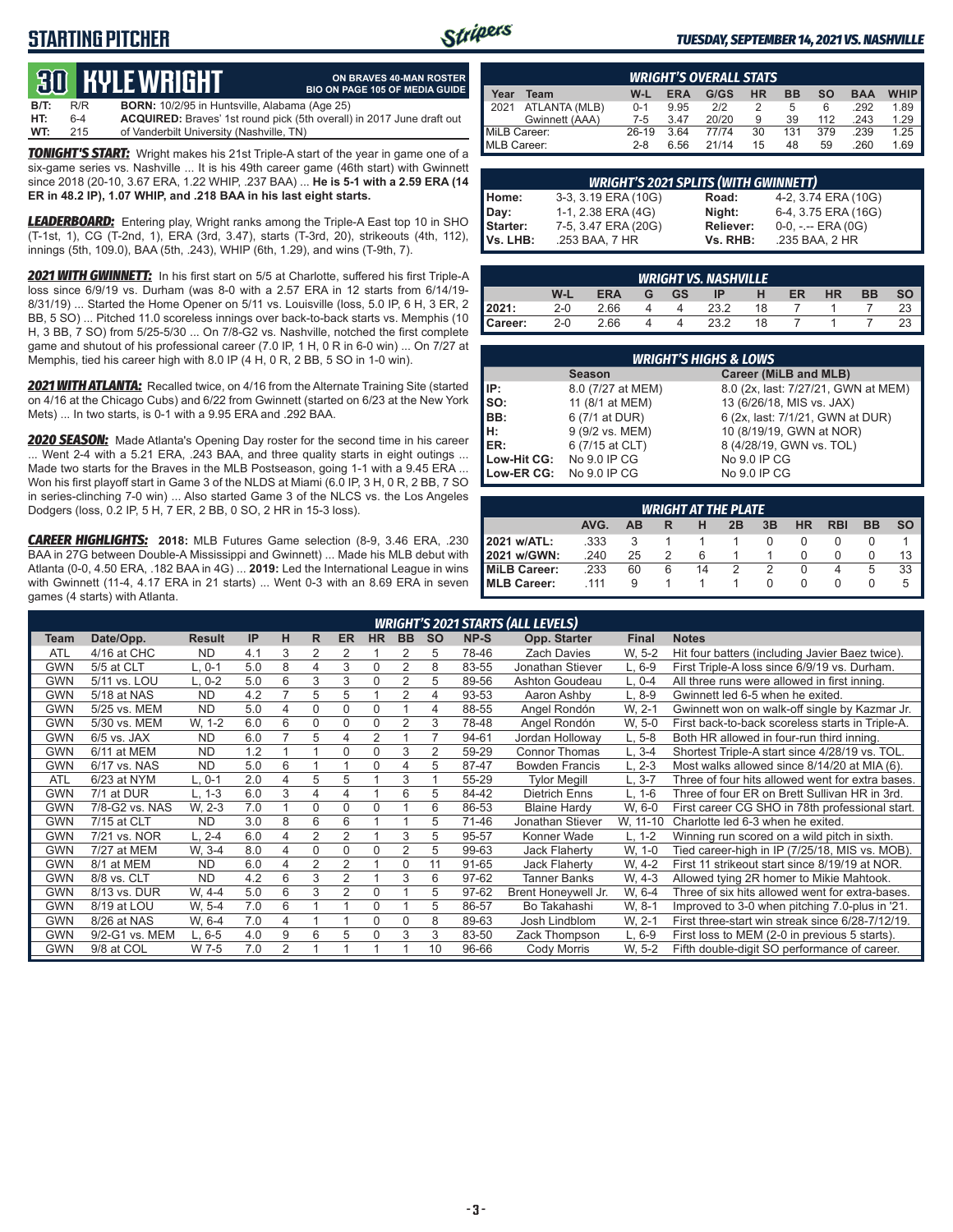### **PITCHING STAFF**



#### *TUESDAY, SEPTEMBER 14, 2021 VS. NASHVILLE*

|                                                                                         | <b>STRIPERS PITCHING BREAKDOWN</b>                                              |      |       |     |     |     |     |      |       |  |  |  |  |  |
|-----------------------------------------------------------------------------------------|---------------------------------------------------------------------------------|------|-------|-----|-----|-----|-----|------|-------|--|--|--|--|--|
| W-L<br><b>HR</b><br><b>BB</b><br><b>ERA</b><br><b>SO</b><br><b>BAA</b><br>ER<br>IP<br>R |                                                                                 |      |       |     |     |     |     |      |       |  |  |  |  |  |
| Starters:                                                                               | 29-29                                                                           | 4.43 | 502.1 | 265 | 247 | 64  | 193 | 492  | 249   |  |  |  |  |  |
| Relievers:                                                                              | $37-19$                                                                         | 3.14 | 482.0 | 187 | 168 | 51  | 191 | 560  | .214  |  |  |  |  |  |
| l Total:                                                                                | 66-48                                                                           | 3.79 | 984.1 | 452 | 415 | 115 | 384 | 1052 | - 232 |  |  |  |  |  |
|                                                                                         | <b>IR/Scored: 85/27 (31.8%)</b><br><b>Saves/Opp: 29/45 (64.4%)</b><br>Holds: 50 |      |       |     |     |     |     |      |       |  |  |  |  |  |

|                                                                                         | <b>PITCHING BY MONTH</b> |      |       |     |     |    |     |     |                       |  |  |  |  |  |
|-----------------------------------------------------------------------------------------|--------------------------|------|-------|-----|-----|----|-----|-----|-----------------------|--|--|--|--|--|
| <b>BAA</b><br><b>SO</b><br><b>BB</b><br><b>HR</b><br>W-L<br><b>ERA</b><br>ER<br>IP<br>R |                          |      |       |     |     |    |     |     |                       |  |  |  |  |  |
| May:                                                                                    | $14 - 10$                | 3.50 | 211.0 | 90  | 82  | 28 | 65  | 240 | $.222$ $\blacksquare$ |  |  |  |  |  |
| June:                                                                                   | $9 - 16$                 | 4.55 | 213.2 | 115 | 108 | 26 | 94  | 223 | $.263$ $\blacksquare$ |  |  |  |  |  |
| July:                                                                                   | $17 - 11$                | 4.50 | 242.0 | 131 | 121 | 37 | 100 | 261 | .240                  |  |  |  |  |  |
| August:                                                                                 | $18 - 7$                 | 2.99 | 216.2 | 81  | 72  | 15 | 90  | 223 | .214 I                |  |  |  |  |  |
| September:                                                                              | 8-4                      | 2.85 | 101.0 | 35  | 32  | 9  | 35  | 105 | .210 ∎                |  |  |  |  |  |

|                     |         |            |           |          |          | <b>STRIPERS STARTING PITCHERS (14 IN 2021)</b> |                            |                                                     |
|---------------------|---------|------------|-----------|----------|----------|------------------------------------------------|----------------------------|-----------------------------------------------------|
| <b>Pitcher</b>      | $W-L$   | <b>ERA</b> | <b>GS</b> | QS       |          | <b>Team W-L Run Support</b>                    | <b>Last Gwinnett Start</b> | <b>Final Line</b>                                   |
| Anderson, lan       | $0 - 0$ | 3.68       | 4         | 0        | $3 - 1$  | 1.75 RPG (7 Tot.)                              | 8/24 at NAS (ND)           | 5.0 IP, 3 H, 1 R, 1 ER, 2 BB, 9 SO (90p/54s)        |
| Burrows. Thomas     | $0-0$   | 0.00       |           | $\Omega$ | $1 - 0$  | 0.00 RPG (0 Tot.)                              | 7/21-G1 vs. NOR (ND)       | 1.0 IP, 0 H, 1 R, 0 ER, 3 BB, 2 SO (32p/13s)        |
| Davidson, Tucker    | $2 - 1$ | 0.90       | 3         | 3        | $2 - 1$  | 5.33 RPG (16 Tot.)                             | 5/23 at NAS (L)            | 6.0 IP, 1 H, 1 R, 1 ER, 1 BB, 9 SO, 1 HR (82p/51s)  |
| De La Cruz, Jasseel | $0 - 3$ | 7.02       | 15        | $\Omega$ | $8 - 7$  | 2.27 RPG (34 Tot.)                             | 8/14 vs. DUR (L)           | 0.0 IP, 3 H, 3 R, 3 ER, 1 BB, 0 SO, 1 WP (19p/10s)  |
| Elder, Bryce        | $2 - 1$ | 2.78       | 4         | 2        | $3 - 1$  | 2.25 RPG (9 Tot.)                              | 9/9 at COL (W)             | 7.0 IP, 1 H, 0 R, 2 BB, 7 SO (99p/61s)              |
| Johnstone, Connor   | $1 - 7$ | 6.45       | 15        | 0        | $4 - 11$ | 1.67 RPG (25 Tot.)                             | 9/11 at COL (L)            | 4.0 IP, 6 H, 3 R, 3 ER, 0 BB, 2 SO, 2 HR (62p/42s)  |
| Kingham, Nolan      | $0 - 4$ | 8.89       | 6         | $\Omega$ | $2 - 4$  | 1.33 RPG (8 Tot.)                              | 8/15 vs. DUR (L)           | 5.0 IP, 9 H, 6 R, 6 ER, 2 BB, 3 SO, 1 HR (93p/56s)  |
| Muller, Kyle        | $5 - 2$ | 3.07       | 14        | 6        | $12 - 2$ | 4.21 RPG (59 Tot.)                             | 9/12 at COL (W)            | 6.0 IP, 3 H, 2 R, 2 ER, 3 BB, 5 SO, 2 WP (83p/51s)  |
| Roark, Tanner       | $0-0$   | 0.00       | 3         | $\Omega$ | $2 - 1$  | 2.67 RPG (8 Tot.)                              | 8/22 at LOU (ND)           | 2.0 IP, 2 H, 0 R, 2 BB, 1 SO, 1 WP (32p/17s)        |
| Rodriguez, Jose     | $6-3$   | 4.70       | 14        |          | $8 - 6$  | 3.00 RPG (42 Tot.)                             | 9/10 at COL (W)            | 5.0 IP, 4 H, 1 R, 1 ER, 2 BB, 4 SO, 1 HB (71p/47s)  |
| Toussaint, Touki    | $2 - 1$ | 4.32       | 4         | 2        | $2 - 2$  | 3.50 RPG (14 Tot.)                             | 7/13 at CLT (W)            | 6.0 IP, 3 H, 2 R, 2 ER, 3 BB, 7 SO, 1 HR (89p/54s)  |
| Wilson, Bryse       | $4 - 2$ | 4.47       | 9         | 3        | $6 - 3$  | 3.00 RPG (27 Tot.)                             | 7/7 vs. NAS (ND)           | 5.0 IP, 8 H, 5 R, 5 ER, 2 BB, 2 SO, 2 HR (81p/50s)  |
| Wright, Kyle        | $7 - 5$ | 3.47       | 20        | 8        | $11-9$   | 2.55 RPG (51 Tot.)                             | 9/8 at COL (W)             | 7.0 IP, 2 H, 1 R, 1 ER, 1 BB, 10 SO, 1 HR (96p/66s) |
| Ynoa, Huascar       | $0-0$   | 4.32       | 2         | $\Omega$ | $2 - 0$  | 2.50 RPG (5 Tot.)                              | 8/11-G2 vs. DUR (ND)       | 4.2 IP, 4 H, 3 R, 3 ER, 4 BB, 7 SO, 1 WP (83p/51s)  |
| Total:              | 29-29   | 4.43       | 114       | 25       | 66-48    | 2.68 RPG (305 Tot.)                            |                            |                                                     |

|                     |         |            |    |           |                          |                   |              |                    | <b>RELIEF SUMMARY (CURRENT STRIPERS ONLY, GWINNETT STATS ONLY)</b> |                         |
|---------------------|---------|------------|----|-----------|--------------------------|-------------------|--------------|--------------------|--------------------------------------------------------------------|-------------------------|
| <b>Pitcher</b>      | W-L     | <b>ERA</b> | G  | <b>GF</b> |                          | <b>HLD SV/OPP</b> | <b>IR/RS</b> | <b>Last Outing</b> | <b>Last Final Line</b>                                             | <b>Scoreless Streak</b> |
| Arano, Victor       | $1 - 2$ | 2.57       | 31 | 8         | 5                        | 2/4               | 6/1          | 9/10 at COL        | Hold, 1.2 IP, 0 H, 0 R, 0 BB, 2 SO, 1 WP (20p/13s)                 | 3G (3.2 IP)             |
| Biddle, Jesse (L)   | $1 - 1$ | 2.60       | 28 |           | 8                        | 1/2               | 9/3          | 9/10 at COL        | Hold, 0.1 IP, 0 H, 1 R, 1 ER, 2 BB, 0 SO, 1 HB (24p/10s)           | -1G                     |
| Bradford, Chasen    | $4 - 0$ | 3.59       | 33 |           | 6                        | 0/1               | 4/4          | 9/11 at COL        | 1.0 IP, 1 H, 0 R, 1 BB, 0 SO (19p/11s)                             | 6G (8.1 IP)             |
| Burrows, Thomas (L) | $3 - 1$ | 2.95       | 31 |           | 4                        | 0/1               | 18/6         | 9/12 at COL        | 2.0 IP, 0 H, 0 R, 1 BB, 2 SO (27p/16s)                             | 2G (3.0 IP)             |
| De La Cruz, Jasseel | $1 - 0$ | .93        |    |           | $\overline{\phantom{a}}$ | 0/0               | 0/0          | 7/10 vs. NAS       | 3.0 IP, 0 H, 0 R, 3 BB, 3 SO (49p/28s)                             | 2G (4.0 IP)             |
| Flaa, Jay           | $1 - 2$ | 5.76       | 27 | 6         |                          | 1/1               | 2/0          | 9/11 at COL        | 3.0 IP, 0 H, 0 R, 1 BB, 3 SO (33p/20s)                             | 1G (3.0 IP)             |
| Hernandez, Daysbel  | $0 - 1$ | 9.64       |    |           |                          | 0/1               | 3/0          | 5/21 at NAS        | 1.2 IP, 1 H, 0 R, 0 BB, 1 SO (24p/15s)                             | 1G (1.2 IP)             |
| Johnstone, Connor   | $2 - 0$ | 2.45       | 15 |           |                          | 0/0               | 12/5         | 8/22 at LOU        | 0.1 IP, 0 H, 0 R, 0 BB, 0 SO (3p/2s)                               | 1G (0.1 IP)             |
| Kelley, Trevor      | $2 - 3$ | 1.77       | 32 | 11        |                          | 2/4               | 12/2         | 9/10 at COL        | 1.0 IP, 2 H, 1 R, 1 ER, 1 BB, 0 SO (21p/13s)                       | -1G                     |
| Lee, Dylan (L)      | $5-1$   | 1.61       | 33 |           | 6                        | 1/2               | 6/0          | 9/10 at COL        | 1.0 IP, 1 H, 0 R, 1 BB, 3 SO (20p/13s)                             | 1G (1.0 IP)             |
| Lopez, Yoan         | $3 - 2$ | 3.03       | 29 | 10        | 5                        | 2/4               | 4/2          | 9/12 at COL        | 1.0 IP, 0 H, 0 R, 0 BB, 1 SO (14p/9s)                              | 5G (5.0 IP)             |
| Martin, Chris       | $0 - 0$ | 10.13      |    |           |                          | 0/0               | 0/0          | 5/11 vs. LOU       | 1.0 IP, 1 H, 0 R, 0 BB, 2 SO (14p/11s)                             | 1G (1.0 IP)             |
| Rodriguez, Jose     | $0 - 0$ | 3.60       |    |           |                          | 0/0               | 0/0          | 5/26 vs. MEM       | 1.0 IP, 2 H, 1 R, 1 ER, 0 BB, 1 SO, 1 HR (13p/10s)                 | $-2G$                   |
| Wilson, Brooks      | $0 - 0$ |            |    |           |                          | 0/0               | 0/0          | ---                |                                                                    | ---                     |

# **54 VICTOR ARANO** *- RHP - 26 YRS - COSAMALOAPAN, MEXICO*

- **• 2021 with GWN: Is 1-1 with 0.98 ERA (2 ER in 18.1 IP), 1 SV, and .121 BAA (7 H, 7 BB, 24 SO) in 15G since 7/15** ... **5/14 vs. LOU:** Earned GWN's first save of 2021 (1.0 IP, 1 H in 2-1 win) ... **8/1 at MEM:** Earned first win (2.0 IP, 2 H, 0 R, 1 SO in 4-2 win).
- **• 2021 with ATL:** Recalled on 5/8, but did not pitch ... Optioned on 5/10 ... DFA'd and outrighted to Gwinnett on 6/6.
- **• 2020:** Was a member of Philadelphia's 60-man player pool, but spent the entire year at the Alternate Site in Lehigh Valley ... DFA'd by the Phillies on 1/18.
- **• 2019:** Limited to just 6G with Triple-A Lehigh Valley (2-0, 0.00 ERA in 3G) and Philadelphia (1-0, 3.86 ERA in 3G) ... Was on injured list from 4/20-end of season (right elbow inflammation).
- **• Acquired:** Claimed off waivers from Philadelphia (1/22/21) ... Originally signed by the Los Angeles Dodgers as a non-drafted free agent (4/4/13).
- **• MLB Career:** 3-2, 2.65 ERA, .224 BAA, 3 SV in 73G with Philadelphia (2017-19).

### **48 JESSE BIDDLE** *- LHP - 29 YRS - PHILADELPHIA, PA*

- **• 2021 with GWN: 6/23-8/21:** Went 0-0 with 0.60 ERA (1 ER in 15.0 IP) and .236 BAA (13 H, 9 BB, 29 SO) in 15G ... **9/1 vs. MEM:** Earned first win (1.0 IP, 1 H, 0 R, 0 BB, 2 SO in 3-2 victory) ... **9/3 vs. MEM:** Earned first save (2.0 IP, 3 H, 1 ER, 1 BB, 1 SO in 5-3 win).
- **• GWN Career:** 2-1, 2.08 ERA (9 ER in 39.0 IP), 2 SV (2-for-4) in 35G since 2018. **• 2021 with ATL:** Had his contract selected on 4/17, pitched in 8G with the Braves
- (0-0, 8.44 ERA, 10 ER in 10.2 IP) ... DFA'd on 5/17, outrighted to Gwinnett on 5/19. **• Spring Training:** 0-0, 3.00 ERA, .257 BAA, 2 SV in 9G with Cincinnati ... Released on 3/26 after re-signing as MiLB FA on 12/11/20.
- **• 2020:** Opened the year at Cincinnati's Alternate Training Site ... Contract selected on 8/25 (0-0, 0.00 ERA, 0 ER in 0.2 IP in 1G) ... Placed on 10-day injured list on 8/29 (left shoulder impingement) and missed the remainder of the year.
- **• Acquired:** MiLB FA (4/2/21) ... Originally Philadelphia's 1st-round pick (27th overall) in 2010 out of Germantown Friends High School (Philadelphia, PA).
- **• MLB Career:** 6-2, 5.07 ERA, .261 BAA, 1 SV in 99G with ATL (2018-19, 2021), SEA (2019), TEX (2019), CIN (2020).

# **28 CHASEN BRADFORD** *- RHP - 32 YRS - LAS VEGAS, NV*

- **• 2021 with GWN: In 6G since 8/20, has a 0.00 ERA (0 ER in 8.1 IP) despite a .324 BAA (11 H, 2 BB, 7 SO)** ... All 4 of his wins (4-0) have been 2.0-IP outings: 5/15 vs. LOU (1 H, 0 R, 2 SO), 6/16 vs. NAS (3 H, 1 ER, 3 SO), 6/24 at NOR (0 H, 0 R, 1 BB, 3 SO), and 7/31 at MEM (2.0 IP, 1 H, 1 ER, 1 SO) ... **5/7-6/13:** Posted team-best 16.0-IP scoreless streak over 10G (6 H, 3 BB, 12 SO).
- **• 2020:** Re-signed by Seattle to an MiLB deal on 1/15, but was not included on the Mariners' 60-man player pool ... Did not play.
- **• 2019:** Split time between Seattle (0-0, 4.86 ERA, 1 SV in 12G) and Triple-A Tacoma (0-0, 6.75 ERA, 1 SV in 5G).
- **• Acquired:** MiLB FA (3/15/21) ... Originally the New York Mets' 35th round pick in 2011 out of the University of Central Florida.
- **• MLB Career:** 7-0, 3.89 ERA, .253 BAA, 1 SV in 86G with NYM, SEA (2017-19).

### **49 THOMAS BURROWS** *- LHP - 27 YRS - FLORENCE, AL*

- **• 2021 with GWN: 6/20-8/17:** Went 2-0 with a 0.84 ERA (2 ER in 21.1 IP), 1.17 WHIP, and .139 BAA (10 H, 15 BB, 31 SO) in 16G (1 start) ... **7/21-G2 vs. NOR:** Made the first start of his pro career (ND, 1.0 IP, 0 H, 1 R, 0 ER, 3 BB, 2 SO). **8/17 at LOU:** Improved to 3-0 (1.2 IP, 1 H, 0 R, 1 BB, 1 SO) in 4-2 win.
- **• GWN Career:** 4-2, 3.82 ERA, .201 BAA, 6 SV (6-for-8) in 58G (1 start) since 2019.
- **• 2020:** Was an NRI to Spring Training, but not included on 60-man player pool.
- **• 2019:** Went 2-4 with a 4.42 ERA, .221 BAA, and 7 saves (7-for-9) in 43G between Double-A Mississippi and Gwinnett ... Stranded 16 of 17 inherited runners with the Stripers (94.1%) ... Won Atlanta's Bill Lucas Award for community service.
- **• Acquired:** Via trade with Seattle (1/11/17) ... Originally the Mariners' 4th-round pick in 2016 out of the University of Alabama.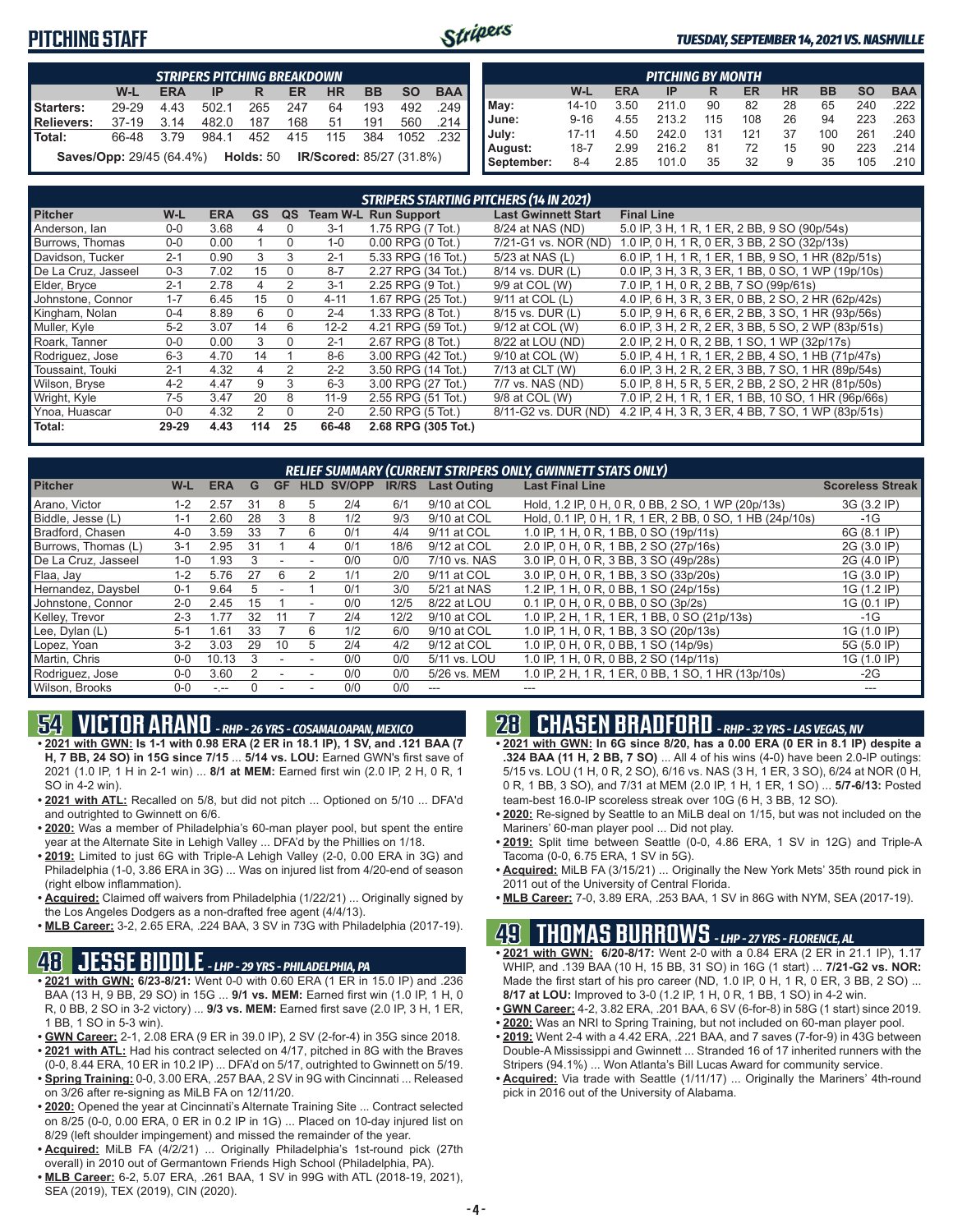### **45 JAY FLAA** *- RHP - 29 YRS - BISMARCK, ND*

- **• 2021 with GWN: 5/13-6/24:** Did not allow an ER over his first 10G (1 R in 11.0 IP, 7 H, 9 BB, 15 SO, .171 BAA) ... **7/18 at CLT:** Earned his first save with GWN, tossing 1.0 IP (1 H, 1 ER, 0 BB, 2 SO) in a come-from-behind 13-12 victory ... **8/3 vs. CLT:** Earned first win with GWN (1.0 IP, 1 H, 0 R, 1 BB, 1 SO in 4-2 win).
- **• 2021 with ATL:** From 5/23-5/30, went 0-0 with a 27.00 ERA (4 ER in 1.1 IP) in 1G ... Outrighted to Gwinnett on 7/13.
- **• 2021 with BAL:** Selected by Baltimore on 4/26 and made his MLB debut on 4/27 vs. the NY Yankees (1.1 IP, 2 BB, 1 SO, struck out Aaron Judge) ... Optioned on 4/28, appeared in 1G with Triple-A Norfolk (0-0, 16.20) ... DFA'd on 5/8.
- **• Spring Training:** 0-0, 3.38 ERA, .200 BAA, 0 SV in 3G with Baltimore.
- **• 2020:** Was not on Baltimore's 60-man player pool, did not play.
- **• 2019:** Went 2-5 with a 4.69 ERA, .256 BAA, and 5 SV in 40G (3 starts) between Double-A Bowie and Norfolk (2-3, 5.24 ERA, 4 SV in 29G during Triple-A debut).
- **• Acquired:** Claimed off waivers from Baltimore (5/11/21) ... Originally the Orioles' 6th-round pick in 2015 out of North Dakota State University (Fargo, ND).
- **• MLB Career:** 0-0, 13.50 ERA, .300 BAA in 2G with Baltimore, Atlanta (2021).

### **36 DAYSBEL HERNANDEZ** *- RHP - 24 YRS - SANDINO, CUBA*

- **• MLB.com Prospect Ranks:** #27 (Braves Top 30).
- **• 2021 with GWN:** Was part of Gwinnett's Opening Night roster and made his Triple-A debut, going 0-1 with a 9.64 ERA and .235 BAA in 5G from 5/5-5/21 ... Transferred to Double-A Mississippi on 5/25 ... Rejoined Gwinnett on 9/14.
- **• 2021 with MIS:** Went 3-1 with a 2.76 ERA, .200 BAA, and 3 SV (3-for-5) in 26G from 5/25-9/12 ... Over his final 16G from 7/1-9/12, posted a 1.33 ERA (3 ER in 20.1 IP) and .164 BAA ... **7/10 vs. PNS:** Tossed final 2.0 IP of combined no-hitter (Bryce Elder threw 7.0 hitless IP) in 6-0 victory.
- **• Spring Training:** 0-0, 9.00 ERA, .353 BAA, 0 SV in 6G with Atlanta.
- **• 2020:** Was not on the Braves' 60-man player pool ... Participated in Atlanta's Instructional League at Coolray Field in October.
- **• 2019:** Spent entire season with Advanced-A Florida, going 5-2 with a 1.71 ERA, .184 BAA, and 7 SV (7-for-10) in 35G ... Named MiLB.com Braves Org. All-Star.
- **• Acquired:** NDFA (9/13/17) out of Sandino, Cuba.

# **51 CONNOR JOHNSTONE** *- RHP - 26 YRS - SAN DIEGO, CA*

- **• 2021 with GWN: Is 2-0 with 2.45 ERA and .169 BAA in 15G in relief** (1-7, 6.45 ERA, .297 BAA in 15 starts) ... **5/4-5/8:** Threw 8.0 scoreless IP over his first 2 outings, including a 5.0-inning spot start (win, 1 H, 0 BB, 5 SO) on 5/8 at CLT ... **7/15-8/5:** Went 2-0 with 1.59 ERA (2 ER in 11.1 IP) and .158 BAA in 8G (1GS). **• GWN Career:** 7-6, 4.93 ERA, .259 BAA, 0 SV in 39G (16 starts) since 2018.
- 
- **• Spring Training:** 0-1, 4.76 ERA, .273 BAA, 1 SV in 6G with Atlanta (NRI). **• 2020:** Was an NRI to Braves Spring Training, but not on 60-man player pool.
- **• 2019:** With Double-A Mississippi and Gwinnett, went 7-4 with a 4.24 ERA, .296
- BAA, and 1 SV in 35G (7 starts) ... His 7 wins ranked T-8th in the Braves org.
- **• Acquired:** Braves 21st-round pick in 2017 out of Wake Forest University.
- **• Local Product:** Played baseball at Roswell High School (Roswell, GA).

# **43 TREVOR KELLEY** *- RHP - 27 YRS - PROVIDENCE, RI*

- **• 2021 with GWN: Is 2-1 with 0.95 ERA (3 R, 2 ER in 19.0 IP), 2 SV, .145 BAA (9 H, 8 BB, 26 SO) over 18G since 7/11** ... **5/12-6/27:** Allowed runs in just 2 of 13G for a 1.72 ERA (3 ER in 15.2 IP, 13 H, 6 BB, 15 SO, .241 BAA) ... **9/4 vs. MEM:** Earned first save (2.0 IP, 0 H, 0 R, 0 BB, 3 SO in 5-2 win).
- **• Spring Training:** Did not pitch in Chicago Cubs' MLB camp ... Released on 4/23.
- **• 2020:** Pitched in 4G with Philadelphia, going 0-0 with a 10.80 ERA ... Outrighted on 8/14 and spent the rest of the season at the Phillies Alternate Site.
- **• 2019:** In 52G with Triple-A Pawtucket, went 5-5 with a 1.79 ERA, .216 BAA, and 12 SV ... Was an International League Midseason and Postseason All-Star and a *Baseball America* Triple-A All-Star ... Led IL in appearances and was T-1st in saves ... Made MLB debut on 7/2 at Toronto and logged 10G with Boston (0-3, 8.64 ERA).
- **• Acquired:** MiLB FA (4/28/21) ... Originally Boston's 36th-round pick in 2015 out of the University of North Carolina at Chapel Hill.
- **• MLB Career:** 0-3, 9.26 ERA, .347 BAA, 0 SV in 14G with BOS (2019), PHI (2020).

# **58 DYLAN LEE** *- LHP - 27 YRS - DINUBA, CA*

- **• 2021 with GWN: Is 3-1 with 0.46 ERA (2 R, 1 ER in 19.2 IP), 1 SV, .159 BAA (11 H, 3 BB, 27 SO) in 16G since 7/18** ... **5/4 at CLT:** Earned the win in his Stripers' debut (2.0 IP, 1 H, 1 R, 0 ER, 0 BB, 3 SO in 10-9 win in 12 innings) ... **6/11 at MEM:** Recorded his first pro hit, a double (1-for-2, R) ... **5/26-7/9:** Had a 1.65 ERA (3 ER in 16.1 IP, 9 H, 2 BB, 12 SO) and .161 BAA over 12G ... **8/18 at LOU:** Earned his first save with the Stripers (1.0 IP, 0 H, 0 R, 0 BB, 1 SO in 4-1 win) ... **7/31-9/3:** Pitched 13.1 scoreless IP over 10G (4 H, 1 BB, 18 SO), going 2-0 with 1 SV.
- **• Spring Training:** 0-0, 0.00 ERA, 0 SV in 2G with Miami ... Released on 3/29.
- **• 2020:** Was a non-roster invite to Marlins Spring Training, but was not on Miami's 60-man player pool ... Did not play.
- **• 2019:** Logged 45G between Double-A Jacksonville (0-3, 1.91 ERA, .176 BAA, 13 SV in 32G) and Triple-A New Orleans (1-3, 4.71 ERA, .329 BAA, 0 SV in 13G).
- **• Acquired:** MiLB FA (4/15/21) ... Originally Miami's 10th-round pick in 2016 out of Cal State Fresno.

#### **55 YOAN LOPEZ** *- RHP - 28 YRS - NUEVA GERONA, CUBA*

- **• 2021 with GWN:** Has a pair of wins in extra innings, 6/9-G2 at MEM (1.0 IP, 1 H, 0 R in 3-1 win in 8 innings) and 6/18 vs. NAS (1.0 IP, 2 H, 1 R, 0 ER, 1 SO in 8-7 win in 10 innings) ... **7/18-8/21:** Went 1-0 with 0.82 ERA (1 ER in 11.0 IP) and .162 BAA (6 H, 4 BB, 13 SO) in 10G ... **8/11-G2 vs. DUR:** Tallied his first save with the Stripers (1.0 IP, H, 0 R, 3 BB, 2 SO), leaving bases loaded in 5-3 win.
- **• 2021 with ARI:** Began the season on Arizona's Opening Day roster ... In 2 stints, went 0-0 with a 6.57 ERA (9 ER in 12.1 IP) and 0 SV (0-for-3) in 13G ... DFA'd on 5/20, traded to Atlanta on 5/22 and optioned to Gwinnett.
- **• Spring Training:** 1-0, 4.91 ERA, .214 BAA, 0 SV in 8G with Arizona.
- **• 2020:** In 20G with Arizona, went 0-1 with a 5.95 ERA, .269 BAA, and 2 holds. **• 2019:** Set MLB career highs in G (70) and holds (21), going 2-7 with a 3.41 ERA,
- .232 BAA, and 1 SV (1-for-4) with the D-backs. **• Acquired:** Via trade with Arizona in exchange for CF Deivi Estrada (5/22/21) ... Originally signed by the D-backs as a NDFA out of Cuba (1/16/15).
- **• MLB Career:** 2-8, 4.25 ERA, .252 BAA, 1 SV in 113G with Arizona (2018-21).

# **57 CHRIS MARTIN** *- RHP - 35 YRS - ARLINGTON, TX*

- **• MLB Rehab:** Assigned to rehab with Gwinnett for the second time this year on 9/14 (on Braves' 10-day IL since 9/2 with right elbow inflammation) ... Also rehabbed from 5/5-5/11 (0-0, 10.13 ERA, 3 ER in 2.2 IP, .333 BAA in 3G).
- **• 2021 with ATL:** In 40G, is 2-4 with a 4.17 ERA (17 ER in 36.2 IP), .292 BAA, and 1 SV (1-for-5) ... Did not allow a run in 6G in May (6.0 IP, 1 H, 0 BB, 4 SO) ... Posted a 2.89 ERA (3 ER in 9.1 IP) in 10G in July.
- **• Spring Training:** 0-0, 0.00 ERA, .000 BAA, 1 SV in 3G with Atlanta.
- **• 2020:** In 19G with Atlanta, went 1-1 with a 1.00 ERA, .129 BAA, and 1 SV ... Pitched 8 times in the Postseason, going 0-1 with a 2.25 ERA and .179 BAA.
- **• Acquired:** Via trade with Texas in exchange for LHP Kolby Allard (7/30/19) ... Resigned to MLB deal by Atlanta on 11/19/19 ... Originally Colorado's 21st-round pick in 2005 out of McLennan CC (TX).
- **• MLB Career:** 5-15, 4.11 ERA, .268 BAA, 7 SV in 203G with COL, NYY, TEX, and ATL (2014-15, 2018-21) ... Pitched in 2019, 2020 Postseason with ATL (0-1, 2.25 ERA in 8G).

# **56 BROOKS WILSON** *- RHP - 25 YRS - LAKELAND, FL*

- **• 2021 with GWN:** Promoted on 9/14 and is set to make his Triple-A debut.
- **• 2021 with MIS:** In 33G with the M-Braves, went 3-1 with a 2.45 ERA, .201 BAA, and 5 SV (5-for-9) ... Went at least 2.0 IP in 8 outings ... **5/7-5/23:** Did not allow a run over his first 5G (8.2 IP) at the Double-A level ... **5/7-6/29:** Went 2-1 with a 1.61 ERA, .158 BAA, and 1 SV (1-for-3) in 14G ... **9/3-9/12:** Posted a 1.80 ERA (1 ER in 5.0 IP), .167 BAA, and 2 SV (2-for-2) over his final 5G.
- **• 2020:** Was not on the Braves' 60-man player pool, did not play.
- **• 2019:** Spent the entire year with Advanced-A Florida, going 4-3 with a 2.47 ERA, 1.20 WHIP, and .240 BAA in 24G (11 starts) ... Went 3-3 with a 2.60 ERA in his 11 starts, including his first career CG on 8/29 at Charlotte (loss, 6.0 IP, 8 H, 4 R, 3 ER, 0 BB, 5 SO) ... In 13 relief outings, was 1-0 with a 2.16 ERA.
- **• Acquired:** Braves 7th-round pick in 2018 out of Stetson University (DeLand, FL).

|                |         | SCORELESS INNINGS STREAKS (15-PLUS INNINGS) |                  |                     | <b>PITCHER AWARDS &amp; HONORS</b>  |                         |  |  |  |  |  |
|----------------|---------|---------------------------------------------|------------------|---------------------|-------------------------------------|-------------------------|--|--|--|--|--|
| <b>Pitcher</b> | Length  | <b>Dates</b>                                | <b>Stats</b>     | <b>Pitcher</b>      | <b>Award/Date</b>                   | <b>Stats</b>            |  |  |  |  |  |
| Bradford, C.   | 16.0 IP | 5/7-6/13 (10G)                              | 6 H, 3 BB, 12 SO | <b>I</b> Wilson, B. | AAA East Pitcher of Week (6/28-7/4) | 0-0, 7.0 IP, 0 ER, 7 SO |  |  |  |  |  |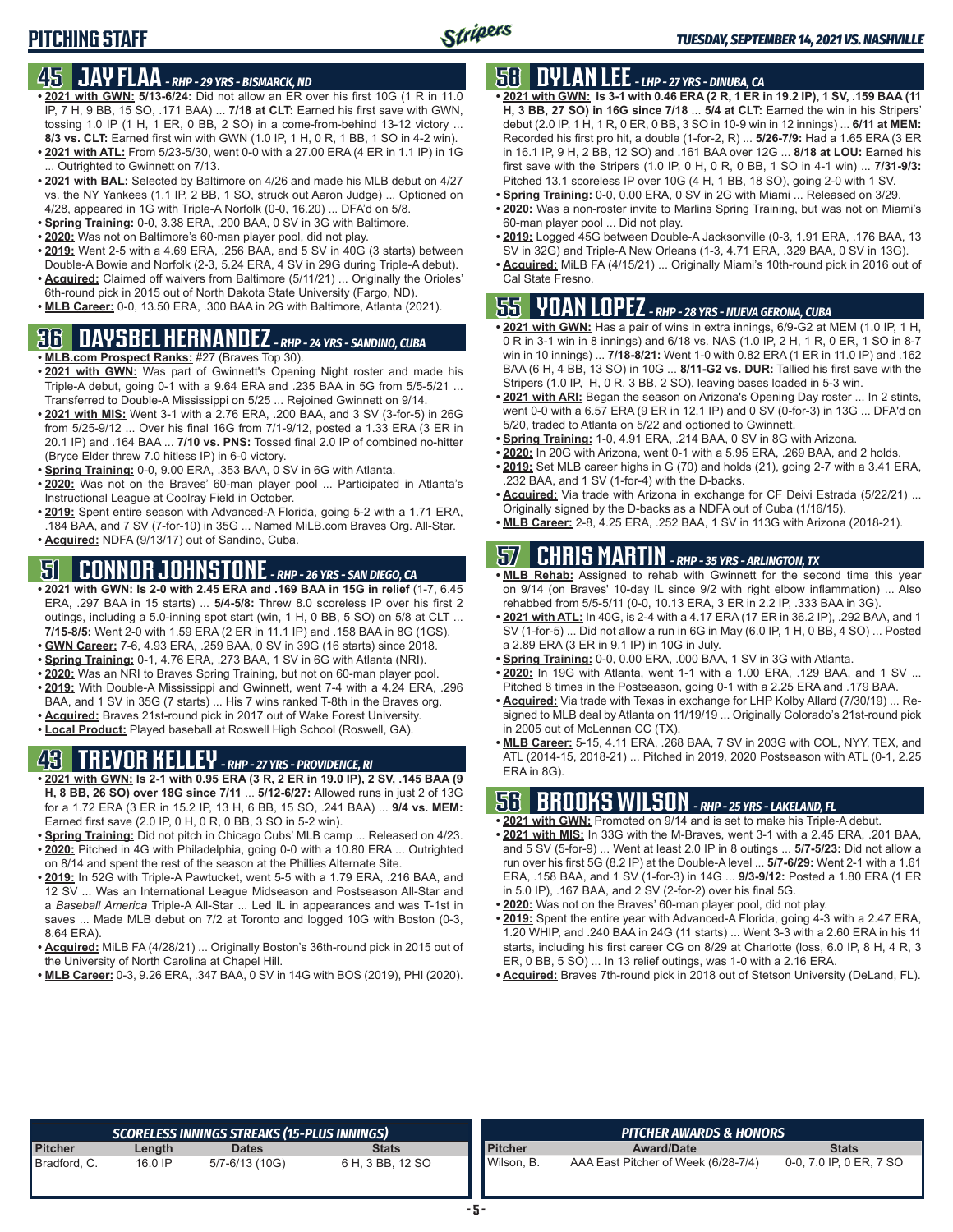# **17 JOHAN CAMARGO** *- INF - 27 YRS - PANAMA CITY, PANAMA*

*SEASON WITH GWN:*.312, 15 HR, 56 RBI, 0 SB, .904 OPS *HIT STREAK:* 2G (4-8)

#### *9/12 at COL:* 3-5, 2B, 2 R, RBI *LAST SERIES:* .458 (11-24), 3 2B, RBI

**BATTERS**

- **• Leaderboard:** Entering 9/14, ranks among Triple-A East top 10 in batting (2nd, .312), OBP (3rd, .388), hits (4th, 109), runs (5th, 65), total bases (5th, 180), and OPS (7th, .904).
- **• 2021 with GWN: 5/8 at CLT:** Notched first career multi-HR game (2-for-4, 2 HR, 2 RBI) ... **6/5 vs. JAX:** Started 5-4-3 triple play, GWN's first since 5/28/19 at TOL ... **7/18 at CLT:** Hit a 2-out, 2-run HR (#8) in 9th for a 12-11 lead (GWN had trailed 11-3) ... **7/30 at MEM:** Tallied season-high 4 RBI (2-for-4, 2B, HR #9) in 8-7 win ... **7/22-8/14:** Posted team-best 20G on-base streak (.347, 26-for-75, 4 2B, 2 3B, 2 HR, 14 R, 14 RBI, 6 BB, .924 OPS) ... **9/4 vs. MEM:** Matched season high with 4 RBI (2-for-3, HR #15) in 5-2 victory ... **9/4-9/9:** Posted 5-straight multi-hit games (.579, 11-for-19, 2 2B, 1 HR, 1 R, 5 RBI, 1.442 OPS).
- **• Gwinnett Career:** Has hits in 111 of 149G (74.5%) since 2017, batting .325 (185 for-569, 37 2B, 4 3B, 24 HR, 98 R, 98 RBI, 1 SB, .921 OPS).
- **• 2021 with ATL:** In 6 stints with the Braves, batting .000 (0-for-16, 1 R) in 15G.
- **• 2020:** Made Braves' Opening Day roster and batted .200 (8 2B, 4 HR, 16 R, 9 RBI) in 35G ... Added to the NLCS roster in place of injured Adam Duvall prior to Game 2 and played in 4G (.250, 2-for-8, 1 2B, 1 RBI).
- **• Acquired:** NDFA (7/2/10) out of Panama City, Panama.
- **• MLB Career:** .257, 68 2B, 4 3B, 34 HR, 144 RBI, 2 SB in 364G with Atlanta (2017- 21) ... Played in 2018 and 2020 Postseasons (.087, 1 2B, 1 RBI in 8G).

# **9 RYAN CASTEEL** *- 1B/C - 30 YRS - CHATTANOOGA, TN*

*SEASON WITH GWN:*.240, 7 HR, 25 RBI, 0 SB, .774 OPS *HIT STREAK:* 2G (3-9) *9/12 at COL:*2-5, HR, R, 2 RBI *LAST SERIES:* .333 (3-9), 2 HR, 3 RBI

- **• 2021 with GWN: 5/15-5/18:** Had 6 RBI in 3G span, including 5/15 vs. LOU (1 for-2, GW 3-run 2B, 3 RBI) and 5/16 vs. LOU (1-for-3, HR, 2 RBI) ... **6/2 vs. JAX:** Notched pinch-hit 2-run double ... **6/3 vs. JAX:** Hit pinch-hit 2-run HR (#2) ... **6/24 at NOR:** Crushed game-winning grand slam (#3) in 6-2 victory (1-for-4, 4 RBI), his 2nd career slam (first since 7/20/13 with Adv-A Modesto) ... **8/8-G2 vs. CLT:** Homered for the first time since 6/24 (#4), a decisive 2-run shot in 8-2 victory ... **9/9 at COL:** Blasted a solo HR (#6) for lone run in a 1-0 win.
- **• 2020:** Was not on the Braves' 60-man player pool ... Did not play.
- **• 2019:** Played 118G with Double-A Mississippi, batting .263 (21 2B, 2 3B, 21 HR, 73 RBI, .811 OPS) ... Ranked 2nd in the Southern League in homers and RBI, 3rd in slugging (.477) ... Was his 2nd career 20-homer season (hit 22 in 2013).
- **• Acquired:** MiLB FA (3/14/21) ... Originally Colorado's 17th-round pick in 2010 out of Cleveland State Community College (Cleveland, TN).

#### **12 TRAVIS DEMERITTE** *- OF - 26 YRS - NEW YORK, NY*

- *SEASON WITH GWN:*.294, 20 HR, 53 RBI, 7 SB, 1.003 OPS *HIT STREAK:* 1G (1-5) *9/12 at COL:*1-5, HR, R, 3 RBI *LAST SERIES:* .250 (6-24), 2B, 3 HR, 8 RBI **• 2021 with GWN: Since 7/13, ranks among Triple-A East top 10 in HR (T-4th, 14) and RBI (T-10th, 38)** ... **5/4 at CLT:** Tallied 5 RBI (3-for-6, HR) to set GWN Opening Night record ... **6/2-7/21:** Posted 10G hitting streak (.372, 16-for-43, 2 2B, 3 HR, 10 R, 8 RBI, 1.041 OPS) ... **6/10-7/10:** Was on the Injured List ... **7/17-7/25:** Hit 3 grand slams in 7G span, raising his career total to 6 (4 with GWN) ... **7/27 at**
- **MEM:** Homered for 3rd straight game, GW solo blast (#12) in 1-0 win ... **8/21 at LOU:** Matched a season high with 4 hits (4-for-4, 3-run HR, 2 R, 4 RBI) ... **9/12 at COL:** Hit 20th HR of the year (1-for-5, 3 RBI), becoming 3rd player in GWN history with two 20-HR seasons (Ernesto Mejia in 2012-13, Stefan Gartrell in 2011-12).
- **• Gwinnett Career:** Has reached base in 142 of 164G (86.6%) since 2019, batting .289 (162-for-560, 40 2B, 2 3B, 40 HR, 116 R, 126 RBI, 11 SB, .968 OPS).
- **• 2020:** Hit .172 with 1 2B, 4 RBI in 18G with Detroit ... DFA'd on 2/5/21.
- **• 2019:** Made his Triple-A debut with Gwinnett and was an IL All-Star (.286, 20 HR, 73 RBI, .944 OPS in 96G) ... Traded to Detroit on 7/31, made his MLB debut (.225, 3 HR, 10 RBI in 48G).
- **• Acquired:** Off Waivers from Detroit (2/12/21) ... Originally Texas' 1st-round pick (30th overall) in 2013 out of Winder-Barrow High School (Winder, GA).
- **• MLB Career:** .217, 8 2B, 2 3B, 3 HR, 14 RBI, 3 SB with Detroit (2019-20).

# **18 PHILLIP ERVIN** *- OF - 29 YRS - MOBILE, AL*

*SEASON WITH GWN:*.203, 7 HR, 26 RBI, 11 SB, .654 OPS *HIT STREAK:* 2G (2-8)

*9/12 at COL:*DNP *LAST SERIES:* .250 (2-8), 2B

- **• 2021 with GWN: 6/2 vs. JAX:** Hit decisive 3-run HR (#1) and tallied season-high 4 RBI (1-for-4, R) ... **6/13 at MEM:** Belted game-tying 2-run HR (#2) with 2 outs in the 9th of an eventual 7-6 loss (1-for-3, 1 R, 2 RBI) ... **7/7 vs. NAS:** Clubbed game-tying 2-run pinch-hit HR (#5, 1-for-1, 2 RBI) ... **8/1 at MEM:** Lined GWRBI single with 2 outs in 9th inning in 4-2 win (1-for-2, RBI) ... **9/3 vs. MEM:** Launched 2nd pinch-hit homer of the year (solo, 1-for-1, 1 RBI).
- **• 2020:** Between Cincinnati and Seattle, hit .149 with 3 2B, 4 RBI, 1 SB in 37G ... DFA'd by the Reds (8/28), Mariners (12/16), and Chicago Cubs (2/20/21).
- **• Acquired:** Off waivers from the Chicago Cubs (2/22/21) ... Originally Cincinnati's 1st-round pick (27th overall) in 2013 out of Samford University (Homewood, AL).
- **• MLB Career:** .247, 26 2B, 8 3B, 17 HR, 68 RBI, 15 SB in 237G with CIN, SEA (2017-20) ... Tallied 7 of his 8 career triples in 2019 (ranked 7th in NL).

#### **7 MAIKEL FRANCO** *- INF - 29 YRS - AZUA, D.R. SEASON WITH GWN:*--- *HIT STREAK:* 0G (0-0)

- *9/12 at COL:*DNP *LAST SERIES:* DNP **• 2021 with GWN:** Joined the Stripers on 9/8 ... Will make his Braves org. debut.
- **• 2021 with BAL:** Signed a MLB deal on 3/16 ... Hit .210 (22 2B, 11 HR, 31 R, 47 RBI, .608 OPS) in 104G ... Hit season-best .269 (6 2B, 4 HR, 12 R, 17 RBI, .768 OPS) in 26G in June ... Released on 8/25.
- **• 2020 with KC:** Signed a MLB deal with Kansas City on 12/27/19 ... In lone season with the Royals, hit .278 (16 2B, 8 HR, 23 R, 38 RBI, 1 SB, .778 OPS) in 60G.
- **• Acquired:** MiLB FA (8/31/21) ... Originally a NDFA with Philadelphia (1/13/10).
- **• Triple-A History:** With Lehigh Valley (2014-15, 2019), hit .272 (47 2B, 6 3B, 22 HR, 84 R, 108 RBI, 5 SB, .765 OPS) in 178G.
- **• MLB Career:** .246, 148 2B, 4 3B, 121 HR, 428 RBI, 4 SB in 820G with PHI (2014- 19), KC (2020), BAL (2021) ... In 6 years with Phillies, hit .249 with 102 HR, 343 RBI (had 20-plus HR in 3-straight years from 2016-18).

### **8 RYAN GOINS** *- INF - 33 YRS - TEMPLE, TX*

*SEASON WITH GWN:*.230, 5 HR, 33 RBI, 2 SB, .637 OPS *HIT STREAK:* -1G (0-3) *9/12 at COL:*DNP *LAST SERIES:* .214 (3-14), 2 2B, 2 RBI

- **• 2021 with GWN: 5/4 at CLT:** Hit Gwinnett's first HR of the season (solo, 2-for-5, RBI) ... **5/12 vs. LOU:** Set season highs for hits (3-for-4) and RBI (3) ... **6/18-6/29:** Posted season-best 8G hitting streak (.400, 10-for-25, 1 2B, 3 R, 6 RBI) ... **7/4 at DUR:** Homered for the first time since Opening Night (2-run, #2, 1-for-4, 2 RBI) ... **8/13 vs. DUR:** Clubbed 2-run HR (#4) in 8th inning for decisive runs in 6-4 victory (2-for-4, 2 R, 2 RBI) ... **8/6-8/17:** In his first 8G since returning from the Olympics, hit .304 (7-for-23, 3 HR, 5 R, 6 RBI, .987 OPS).
- **• Tokyo Olympics:** Was on GWN's Temporary Inactive List while playing for Mexico in this year's Olympics ... Hit .250 (1-for-4, R, RBI) in 2G (MEX went 0-3).
- **• Triple-A Career:** Has played for BUF (2013-16), LHV (2018), CLT (2019), and GWN (2021) ... Was teammates with MGR Matt Tuiasosopo in 2014 with BUF.
- **• 2020:** Played in 14G with the Chicago White Sox, batting .000 (0-for-9, 4 R) ... Spent most of the year at the Alternate Training Site in Schaumburg, IL.
- **• Acquired:** MiLB FA (2/25/21) ... Originally Toronto's 4th-round pick in 2009 out of Dallas Baptist University (Dallas, TX).
- **• MLB Career:** .228, 71 2B, 12 3B, 22 HR, 158 RBI in 555G with TOR, KC, CWS (2013-20) ... Played for TOR in 2015-16 Postseasons (.146, 1 HR, 5 RBI in 14G).

### **5 TERRANCE GORE** *- OF - 30 YRS - MACON, GA*

*SEASON WITH GWN:*.231, 0 HR, 1 RBI, 17 SB, .721 OPS *HIT STREAK:* -1G (0-3) *9/12 at COL:*0-3, R, BB *LAST SERIES:* .200 (1-5), SB

- **• 2021 with GWN:** Is 17-for-21 (80.9%) in stolen base attempts, including a pair of 2-steal games (5/18 at NAS, 6/18 vs. NAS) ... **6/9-G2 at MEM:** Stole 3rd and scored winning run in 8th inning of 3-1 victory ... **7/10 vs. NAS:** Notched seasonhigh 3 hits (3-for-3, 2B, R).
- **• 2020:** Logged 2G in his lone season with the Los Angeles Dodgers (0 PA).
- **• Acquired:** MiLB FA (2/18/21) ... Originally Kansas City's 20th-round pick in 2011 out of Gulf Coast Community College (Panama City, FL).
- **• MLB Career:** .224, 2 2B, 1 3B, 0 HR, 1 RBI, 40 SB in 102G with KC, CHC, LAD (2014-20) ... Played in the Postseason with KC (2014-15) and CHC (2018), going 0-for-2 with 3 R, 5 SB ... Won World Series with the Royals in 2015.

# **4 SEAN KAZMAR JR.** *- INF - 37 YRS - VALDOSTA, GA*

| <b>SEASON WITH GWN: .222. 9 HR. 26 RBI. 3 SB. .646 OPS</b> |  |  | <b>HIT STREAK:</b> $-1G(0-4)$   |  |
|------------------------------------------------------------|--|--|---------------------------------|--|
| $9/12$ at COL: DNP                                         |  |  | <b>LAST SERIES:</b> .083 (1-12) |  |
|                                                            |  |  |                                 |  |

- **• Gwinnett Career:** Batting .264 (673-for-2549, 136 2B, 12 3B, 46 HR, 308 R, 296 RBI, 26 SB) in 744G over 8 seasons ... Leads in career G, AB, H, TB (971), 2B, R, RBI ... Ranks 2nd in career 3B (12) ... Ranks 3rd in career HR (46).
- **• Braves Records:** Owns Atlanta Braves Triple-A records for career hits (passed Larry Whisenton's 657 on 7/31 at MEM) and at-bats (passed Chico Ruiz's 2,510 on 8/22 at LOU) ... Is 2nd in doubles (136), 3rd in games (744), 4th in RBI (296).
- **• 2021 with GWN: 5/25 vs. MEM:** Lined a walk-off single in the 9th for a 2-1 win, his first career walk-off RBI with GWN ... **7/8-G1 vs. NAS:** Passed Joey Terdoslavich for 3rd on GWN career HR list (#42, 1-for-3, 2 RBI) ... **7/22 vs. NOR:** Passed Damon Hollins for 2nd on ATL Triple-A hits list (#649, 2-for-3, HR, 2 RBI) ... **7/28 at MEM:** Notched his 999th and 1,000th career Triple-A hits (2-for-5, R) ... **9/1 vs. MEM:** Hit game-winning 2-run HR (#9) in 7th for 3-2 victory (2-for-3, 2 RBI).
- **• 2021 with ATL:** Contract selected on 4/17, has spent 2 stints with Atlanta (4/17- 4/23, 5/4-5/7), going 0-for-2 ... Pinch hit on 4/17 at the Chicago Cubs, marking his first MLB appearance in 4,589 days since 9/23/08 with San Diego ... The last player with a bigger gap between MLB appearances was Ralph Winegarner (13 years, 14 days between 6/23/36 with CLE and 7/7/49 with STL).
- **• Acquired:** MiLB FA (12/7/20) ... Originally San Diego's 5th-round pick in 2004 out of the College of Southern Nevada.
- **• MLB Career:** .195, 1 2B, 0 3B, 0 HR, 2 RBI in 22G with SD (2008), ATL (2021).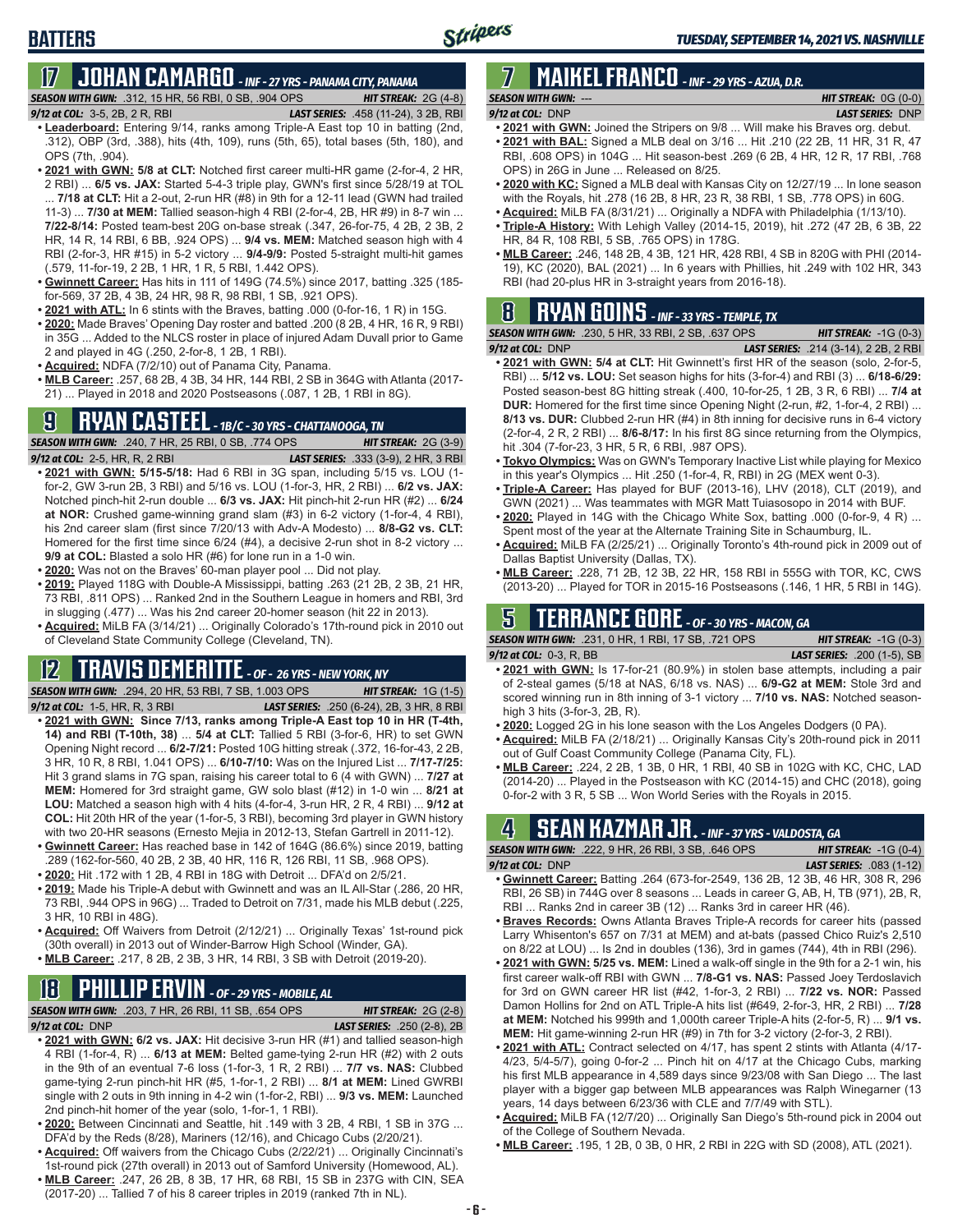### **BATTERS**

# **22 JASON KIPNIS** *- INF - 34 YRS - NORTHBROOK, IL*

*SEASON WITH GWN:*.289, 9 HR, 28 RBI, 1 SB, .897 OPS *HIT STREAK:* -1G (0-4) *9/12 at COL:*DNP *LAST SERIES:* .400 (6-15), 2 2B, 2 HR, 5 RBI

- **• 2021 with GWN: In 15G since 8/20, batting .439 (18-for-41, 3 2B, 4 HR, 7 R, 9 RBI, 1 SB, 1.325 OPS)** ... **5/28 vs. MEM:** Belted decisive 3-run HR (#1, 2-for-3, 3 RBI) ... **6/16 at NAS:** Hit game-winning HR (#2), a 2-run shot (2-for-4,, 2 RBI) ... **7/6-7/16:** Had 5 multi-hit efforts in 9G, batting .350 (14-for-40, 3 2B, 1 3B, 2 HR, 8 R, 10 RBI, .991 OPS) ... **7/14 at CLT:** Fell triple shy of the cycle (3-for-5, 2B, HR, 3 R, 2 RBI) ... **9/7 at COL:** Facing former club, tallied 3 XBH (3-for-4, 2 2B, HR #8, 2 R, 3 RBI).
- **• 2020:** In his lone season with the Chicago Cubs, hit .237 (8 2B, 1 3B, 3 HR, 16 RBI, 1 SB) in 44G ... Played in 2G during the Postseason (0-for-3, 1 BB, 1 SO).
- **• Acquired:** MiLB FA (3/29/21) ... Originally Cleveland's 2nd-round pick in 2009 out of Arizona State University (Tempe, AZ).
- **• MLB Career:** .260, 260 2B, 24 3B, 126 HR, 545 RBI, 136 SB in 1,165G with CLE, CHC (2011-20) ... Was 2-time AL All-Star with CLE (2013, 2015) ... Hit .192 (3 2B, 1 3B, 4 HR, 9 RBI) in 26G in Postseason with CLE (2013, 2016-18), CHC (2020).

# **34 CARLOS MARTINEZ** *- C - 26 YRS - CARTAGENA, COLOMBIA*



- Hit safely in each of his first 3 career Triple-A games (.333, 5-for-15, 2B, 3 RBI) ... Placed on the Development List on 6/7 ... Transferred to Mississippi on 6/23 ... Rejoined the Stripers on 9/14.
- **• 2021 with MIS:** In 11G, batted .222 (2 2B, 1 HR, 3 R, 3 RBI) ... 6/25 vs. TNS: In his first game, went 3-for-4 (2 2B, HR, R, 2 RBI) ... Placed on the Development List on 7/27 ... Transferred to Rome on 8/10.
- **• 2021 with ROM:** Hit .272 (7 2B, 1 HR, 10 R, 14 RBI) in 23G ... **8/27-9/12:** Batted .304 (17-for-56, 6 2B, 1 HR, 9 R, 14 RBI, .798 OPS) in final 14G ... **9/8 at ASH:** Went 3-for-5 with 3 doubles.
- **• 2020:** Was not on the Braves' 60-man player pool, did not play.
- **• 2019:** Played 63G for Double-A Mississippi, batting .198 (4 2B, 2 HR, 15 RBI, 3 SB) ... Joined Gwinnett for the IL Postseason on 9/6, but did not play.
- **• Acquired:** NDFA (11/21/12) out of Cartagena, Colombia.

### **20 JONATHAN MORALES** *- C - 26 YRS - ARROYO, PUERTO RICO*

*SEASON WITH GWN:*.154, 2 HR, 12 RBI, 0 SB, .410 OPS *HIT STREAK:* -3G (0-10) *9/12 at COL:*0-3, R, BB *LAST SERIES:* .071 (1-14), RBI

- **• 2021 with GWN: 5/7 at CLT:** Tied his single-game career high with 5 RBI, going 2-for-6 with a 3-run HR (#1) in the 9th ... **8/6 vs. CLT:** Hit a 2-out walk-off single in 11th inning for 4-3 win (2nd career walk-off with GWN, last on 7/21/18 vs. PAW) ... **8/20 at LOU:** Went 4-for-4 (2B, HR, 2 R, 3 RBI), his most hits in a game since 8/13/16 with Class-A Rome at Hickory (career-best 5-for-5).
- **• 2020:** Spent entire year at Braves Alternate Training Site in Gwinnett (no MLB debut) ... Played for Caguas of the Puerto Rican Winter League (.394, 3 HR, 9 RBI in 13G), earning PWL Postseason All-Star honors.
- **• 2019:** Hit .240 (13 2B, 2 HR, 27 R, 25 RBI) in 80G between Double-A Mississippi and Gwinnett ... Logged 1 game during the IL Playoffs (0-for-1, BB).
- **• Acquired:** Braves' 25th-round pick in 2015 out of Miami-Dade CC.

# **15 CRISTIAN PACHE** *- OF - 22 YRS - SANTO DOMINGO CENTRO, D.R.*

*SEASON WITH GWN:*.268, 10 HR, 37 RBI, 9 SB, .771 OPS *HIT STREAK:* -1G (0-4) *9/12 at COL:* 0-4, SAC *LAST SERIES:* .280 (7-25), 2 2B, HR, RBI, SB

- **• MLB.com Prospect Ranks:** #1 (Braves Top 30), #40 (Top 100).
- **• 2021 with GWN: Ranks 6th in the Triple-A East in batting since 8/1, hitting .316 (37-for-117, 8 2B, 4 HR, 19 R, 15 RBI, 5 SB, .867 OPS) in 32G** ... **5/29- 6/1:** Assigned to rehab (right hamstring inflammation), played 1G before being activated/optioned on 6/2 ... **6/5 vs. JAX:** Went 3-for-6 with 2 doubles, including game-tying 2-run double in 9th ... **6/10 at MEM:** Tallied first career multi-HR game (3-for-5, 2 HR, 3 R, 4 RBI) ... **6/30 at DUR:** Notched last-at-bat GWRBI single in 9th for 2-1 win (2-for-3, 2B, RBI) ... **7/21 vs. NOR:** Homered in both games of a DH (#3-4, 2-for-6, 2 R, 2 RBI) ... **8/11 vs. DUR:** Went 4-for-6 with 5 RBI in a DH sweep, tallying 2 HR (#8-9) and delivering 2-out walk-off single in G1 (won 4-3) ... **9/7 at COL:** Fell triple shy of the cycle (3-for-4, 2B, HR #10, 3 R, RBI, SB).
- **• 2021 with ATL:** On Atlanta's Opening Day roster for the first time ... Hit .111 (3 2B, 1 HR, 6 R, 4 RBI) in 22G ... Placed on IL twice, on 4/14 and 5/14.
- **• 2020:** Spent most of the year at the Alternate Training Site ... Made his MLB debut on 8/21 vs. Philadelphia (1-for-4) ... Played just 2G during regular season (.250) ... Also made MLB Postseason debut (.182, 1 2B, 1 HR, 4 R, 4 RBI in 12G).
- **• 2019:** Between Mississippi (104G) and Gwinnett (26G), hit .277 (36 2B, 9 3B, 12 HR, 63 R, 61 RBI, 8 SB, .802 OPS) in 130G ... Named a Southern League Postseason All-Star and MLB All-Star Futures Game participant.
- **• Acquired:** NDFA (7/4/15) out of Santo Domingo Centro, D.R.
- **• MLB Career:** .119, 3 2B, 0 3B, 1 HR, 4 RBI, 0 SB in 24G with Atlanta (2020-21).

#### **2 YOLMER SANCHEZ** *- INF - 29 YRS - MARACAY, VENEZUELA SEASON WITH GWN:*.212, 9 HR, 32 RBI, 5 SB, .655 OPS *HIT STREAK:* 1G (1-4)

*9/12 at COL:*1-4, BB *LAST SERIES:* .095 (2-21), RBI, SB

- **• 2021 with GWN: 5/7 at CLT:** Went 3-for-5 (3 R, 3 RBI) with GWN's first triple of the year ... **6/9-G2 at MEM:** Stole home as part of a double-steal with Drew Waters, scored tying run in 3-1 win (1-for-2, R, SB) ... **7/30 at MEM:** Recorded 2nd career multi-HR game (1st since 5/2/15, CLT vs. SWB), hitting 2 solo shots (#4-5) including GW blast in 8th for 8-7 win (2-for-3, 3 R, 2 RBI) ... **8/26 at NAS:** Fell a homer shy of the cycle (3-for-4, 2B, 3B, RBI) in 2-1 win ... **7/22-9/5:** Hit .290 (29 for-100, 2 2B, 1 3B, 8 HR, 17 R, 18 RBI, .933 OPS) in 33G.
- **• 2020:** Played 11G with the Chicago White Sox, batting .313 (3 2B, 1 HR, 1 RBI, 1.164 OPS) ... Made his MLB Postseason debut in the ALWCS (1G, no at-bat).
- **• Acquired:** MiLB FA (3/31/21) ... Originally a NDFA with Chi. White Sox (5/29/09). **• MLB Career:** .245, 113 2B, 24 3B, 32 HR, 215 RBI, 30 SB in 657G with the Chi. White Sox (2014-20) ... Won an AL Gold Glove in 2019 (.987 FPCT at 2B).

|  | <b>RILEY UNROE</b> - INF - 26 YRS - NEW ORLEANS, LA         |  |                              |  |
|--|-------------------------------------------------------------|--|------------------------------|--|
|  | <b>SEASON WITH GWN:</b> .118. 0 HR. 0 RBI. 1 SB. .368 OPS . |  | <b>HIT STREAK:</b> $1G(1-3)$ |  |

| 9/12 at COL: $1-3$ , R, BB |                                                                                  | <b>LAST SERIES:</b> .333 (1-3) |  |
|----------------------------|----------------------------------------------------------------------------------|--------------------------------|--|
|                            | • 2021 with GWN: Was on the Stripers' Opening Night roster, played in 6G through |                                |  |

- 5/16 (.071, 1-for-14, 2 R, 1 SB) ... Transferred to Mississippi on 5/18 ... Rejoined Gwinnett on 9/9.
- **• 2021 with MIS:** In 27G, hit .261 (23-for-88, 3 2B, 2 3B, 2 HR, 6 RBI, 1 SB, .732 OPS) ... Was on the IL from 6/16-7/14, 7/24-8/10, 8/19-9/7.
- **• 2020:** Was not on Braves' 60-man player pool ... Played for Brisbane in Australian Baseball League (.176, 0 HR, 3 R, 0 RBI in 6G).
- **• 2019:** Played for Advanced-A Florida, Double-A Mississippi, and Gwinnett, batting .281 (22 2B, 3 3B, 9 HR, 59 R, 60 RBI, 14 SB) in 128G ... Named Florida State League Midseason All-Star, Southern League Player of the Week (9/2/19), and MiLB.com Braves Organization All-Star.
- **• Acquired:** 2018 Rule 5 (LA Angels) ... Originally Tampa Bay's 2nd-round pick in 2013 out of Desert Ridge High School (Mesa, AZ).

# **11 Drew WATERS** *- OF - 22 YRS - ATLANTA, GA*

*SEASON WITH GWN:*.240, 9 HR, 34 RBI, 24 SB, .715 OPS *HIT STREAK:* 4G (7-17)

- *9/12 at COL:*3-4, R, 2 RBI, BB *LAST SERIES:* .318 (7-22), 2B, HR, 3 RBI **• Leaderboard:** Entering 9/14, ranks among Triple-A East top 10 in stolen bases (T-5th, 24) and runs (8th, 61).
- **• MLB.com Prospect Ranks:** #3 (Braves Top 30), #82 (Top 100 Prospects).
- **• 2021 with GWN: 5/15-6/10:** Hit .316 (25-for-79, 4 2B, 3 HR, 16 R, 9 RBI, 6 SB, .906 OPS) in 21G ... **5/18 at NAS:** Recorded first career multi-HR game (3-for-5, 2
- HR, 3 RBI) and became the first GWN player to homer from both sides of the plate since Mel Rojas Jr. (7/7/16 at CLT) ... **5/19 at NAS:** Fell a triple shy of the cycle in first 4-hit game at Triple-A (4-for-5, 2B, HR, 2 R, 2 RBI, 2 SB) ... **6/9-G2 at MEM:** Lined RBI single in 8th (2-for-3, R, RBI) for last-at-bat 3-1 win ... **7/2-7/18:** Posted 13G on-base streak (.357, 20-for-56, 8 2B, 1 3B, 2 HR, 14 R, 10 RBI, 4 SB) ... **7/1-7/31:** Led Triple-A East in XBH with 17, batting .301 (31-for-103, 11 2B, 1 3B, 5 HR, 23 R, 17 RBI, 5 SB, .924 OPS) in 24G ... **9/10 at COL:** Homered for first time since 7/24 (solo, #9) and tallied game-ending outfield assist (#11) in 6-3 win.
- **• Futures Game:** Played for the NL Team in the 2021 SiriusXM All-Star Futures Game on 7/11 at Coors Field (1-for-1, BB) ... Was the 7th active Gwinnett player selected to the game (1st since RHP Touki Toussaint in 2018).
- **• 2020:** Spent entire year at Braves Alternate Site in Gwinnett (no MLB debut).
- **• 2019:** Hit .309 (40 2B, 9 3B, 7 HR, 80 R, 52 RBI, 16 SB) in 134G with Double-A Mississippi and Gwinnett ... Won Southern League Batting Title (.319, best in MIS history) and Most Valuable Player (1st in MIS history) ... Ranked among MiLB top 5 in doubles (T-3rd, 40) and hits (5th, 163).
- **• Acquired:** Braves' 2nd-round pick in 2017 out of Etowah High School (Woodstock, GA) ... Named Gatorade Georgia Baseball Player of the Year in 2017.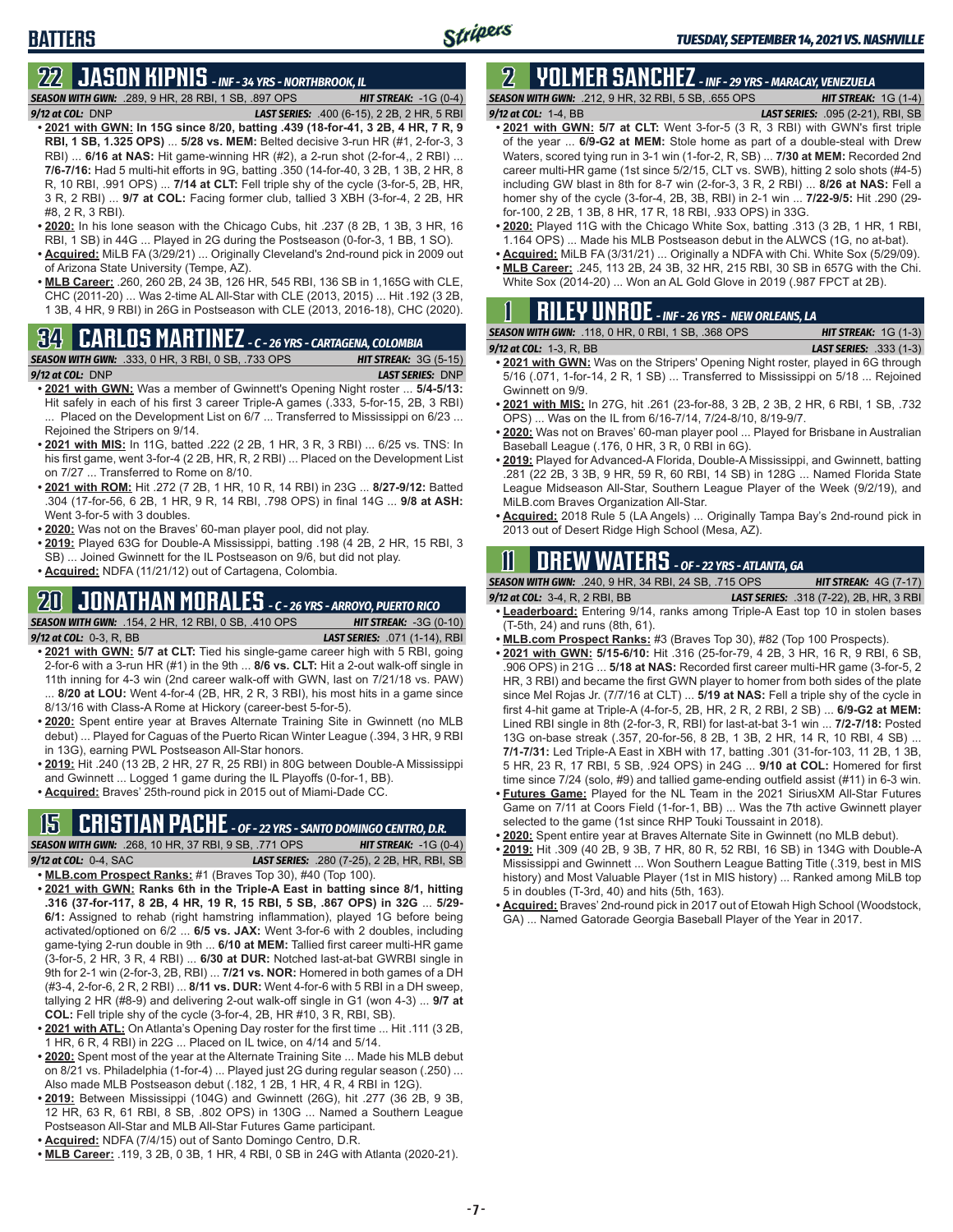| <b>OFFENSE</b> |  |                                                                                              | Stripers |  |  |  |  |  | <b>TUESDAY, SEPTEMBER 14, 2021 VS. NASHVILLE</b> |
|----------------|--|----------------------------------------------------------------------------------------------|----------|--|--|--|--|--|--------------------------------------------------|
| TOTAL:         |  | 2009, 152 HR, 756 OPS RISP: 266, 46 HR, 815 OPS RUNS/INNING: 1 2 3 4 5 6 7 8 9 X TOT         |          |  |  |  |  |  |                                                  |
| Vs. LHP:       |  | 248, 62 HR, 781 OPS RISP/20: 262, 22 HR, 816 OPS Stripers: 73 53 60 60 71 62 75 60 43 14 571 |          |  |  |  |  |  |                                                  |
|                |  | Vs. RHP: 249, 90 HR, 744 OPS LOADED: 323, 8 HR, 990 OPS Opponents:                           |          |  |  |  |  |  | 69 51 63 55 44 56 44 31 25 14 452                |

|                |                |                |        |                |                |                          |                          | <b>HOME RUNS</b>       |                                               |                | <b>MULTI-GAMES</b> |                |
|----------------|----------------|----------------|--------|----------------|----------------|--------------------------|--------------------------|------------------------|-----------------------------------------------|----------------|--------------------|----------------|
| Player         | 1 <sub>R</sub> | 2R             | 3R     | <b>GS</b>      | Tot.           |                          |                          | Off LH Off RH Team W-L | <b>Last HR with Gwinnett (Regular Season)</b> | Hit            | <b>RBI</b>         | <b>HR</b>      |
| Almonte        | $\overline{2}$ |                |        |                | 3              |                          | 2                        | $3-0$                  | 5/30/21 vs. MEM. 1R (RH Connor Jones)         | 8              | 5                  |                |
| Arcia          | 12             | 5              |        | $\blacksquare$ | 17             |                          | 10                       | $10 - 4$               | 8/17/21 at LOU, 1R (RH Hunter Greene)         | 21             | 10                 | $\overline{2}$ |
| <b>Brugman</b> |                |                |        |                |                |                          |                          | $0 - 0$                |                                               |                |                    |                |
| Camargo        | 5              |                | 3      |                | 15             |                          | 8                        | $10 - 4$               | 9/4/21 vs. MEM, 3R (LH Connor Thomas)<br>29   |                | 14                 | $\overline{A}$ |
| Casteel        |                | 5              |        |                | $\overline{ }$ | 5                        | $\overline{2}$           | $5 - 2$                | 9/12/21 at COL, 2R (LH Kirk McCarty)          | $\overline{7}$ | 8                  |                |
| Contreras      | 5              | 3              |        |                | 9              | $\overline{2}$           | $\overline{7}$           | $8 - 1$                | 9/7/21 at COL, 1R (LH Kirk McCarty)           | 11             | $\overline{7}$     |                |
| d'Arnaud       |                |                |        |                |                |                          |                          | $0 - 0$                |                                               | $\overline{ }$ | ٠                  |                |
| Demeritte      | 10             | 4              | 3      | 3              | 20             | 10                       | 10                       | $17-3$                 | 9/12/21 at COL, 3R (RH Jordan Stephens)       | 16             | 13                 | $\sim$         |
| Ervin          | 4              | $\overline{2}$ |        | ۳              | $\overline{ }$ | 5                        | $\overline{2}$           | $5 - 2$                | 9/3/21 vs. MEM, 1R (LH Evan Kruczynski)       | $\overline{7}$ | $\overline{7}$     |                |
| Franco         | ٠              |                | $\sim$ | ٠              |                |                          | $\overline{\phantom{a}}$ | $0 - 0$                |                                               | ٠              | ۰                  | $\sim$         |
| Goins          | 3              | $\overline{2}$ |        |                | 5              |                          | 4                        | $4 - 1$                | 8/17/21 at LOU, 1R (RH Hunter Greene)         | 14             | 8                  |                |
| Gore           |                |                |        |                |                |                          | -                        | $0 - 0$                | ---                                           | 3              | ÷.                 | $\sim$         |
| Heredia        | $\sim$         |                |        |                |                | ۰                        | <u>. .</u>               | $0 - 0$                | ---                                           | ٠              | ÷                  |                |
| Inciarte       | ٠              |                |        | ä,             |                | $\overline{\phantom{a}}$ | -                        | $0 - 0$                |                                               |                | ٠                  | $\sim$         |
| Jackson        | 4              | 4              |        | $\overline{2}$ | 11             | 8                        | 3                        | $5 - 2$                | 7/28/21 at MEM, 1R (LH Matthew Liberatore)    | 11             | 10                 | 3              |
| Kazmar Jr.     | 5              | 3              |        | ٠              | 9              | 3                        | 6                        | $6 - 3$                | 9/1/21 vs. MEM, 2R (LH Matthew Liberatore)    | 9              | $\overline{7}$     | $\sim$         |
| Kipnis         | 4              | 4              |        |                | 9              |                          | 8                        | $7 - 2$                | 9/10/21 at COL, 2R (RH Heath Fillmyer)        | 16             | 9                  |                |
| Lucrov         |                |                |        | ٠              | $\overline{2}$ |                          | $\overline{2}$           | $1 - 1$                | 6/10/21 at MEM, 3R (RH Grant Black)           | $\overline{4}$ | 3                  | ٠              |
| Martinez       |                |                |        |                |                |                          |                          | $0 - 0$                |                                               | 2              | $\overline{1}$     |                |
| <b>Morales</b> |                |                |        | ٠              | 2              |                          | 4                        | $2 - 0$                | 8/20/21 at LOU, 1R (LH Phillip Diehl)         | $\overline{2}$ | 2                  |                |
| Pache          | 8              |                |        |                | 10             | $\overline{4}$           | 6                        | $7 - 2$                | 9/7/21 at COL, 1R (LH Kirk McCarty)           | 19             | 8                  | $\overline{A}$ |
| Rosario        | $\overline{2}$ |                |        |                | $\overline{4}$ |                          | 4                        | $4 - 0$                | 8/26/21 at NAS, 1R (RH Josh Lindblom)         | 2              | 5                  |                |
| Sanchez        | 6              | $\overline{2}$ |        |                | 9              | $\overline{\mathbf{4}}$  | 5                        | $5 - 3$                | 9/5/21 vs. MEM, 1R (RH T.J. Zeuch)            | 12             | 6                  | 1              |
| Snider         | 2              |                |        | ۰              |                |                          | 4                        | $4 - 0$                | 8/21/21 at LOU, 3R (RH Tim Adleman)           | 3              | $\overline{4}$     |                |
| Unroe          |                |                |        |                |                |                          |                          | $0 - 0$                | 7/19/19 vs. ROC. 1R (RH Drew Hutchison)       | ٠              | ۰                  |                |
| Waters         | 5              | $\overline{2}$ | 2      |                | 9              | 4                        | 5                        | $5-3$                  | 9/10/21 at COL, 1R (RH Heath Fillmyer)        | 20             | 8                  | 1              |
| Total:         | 80             | 45             | 19     | 8              | 152            |                          |                          |                        |                                               |                |                    |                |

|                                                                  |                                                               |    |                   |                | <b>HOME RUN VARIANTS</b> |                                  |           |              |                 |            |                |                     |                                        |                | <b>PINCH HITTERS</b> |                                              |              |                                       |                                        |                |                |
|------------------------------------------------------------------|---------------------------------------------------------------|----|-------------------|----------------|--------------------------|----------------------------------|-----------|--------------|-----------------|------------|----------------|---------------------|----------------------------------------|----------------|----------------------|----------------------------------------------|--------------|---------------------------------------|----------------------------------------|----------------|----------------|
| Back-to-Back Homers (4x):                                        |                                                               |    |                   |                |                          |                                  |           |              |                 |            | Player         | AVG.                | AB                                     | R              | н                    | 2B                                           | 3B           | <b>HR</b>                             | <b>RBI</b>                             | <b>BB</b>      | <b>SO</b>      |
| Almonte (GS) / Snider, 5/7 at CLT (1st Inning)                   |                                                               |    |                   |                |                          |                                  |           |              |                 |            | Almonte        | 1.000               | $\mathbf{1}$                           | 0              | 1                    | 0                                            | 0            | 0                                     | 2                                      | 0              | 0              |
| Jackson (2R) / Contreras, 7/14 at CLT (1st Inning)               |                                                               |    |                   |                |                          |                                  |           |              |                 |            | Arcia          | ---                 | $\mathbf 0$                            | $\mathbf{1}$   | $\mathbf 0$          | $\mathbf 0$                                  | $\pmb{0}$    | $\mathbf 0$                           | $\mathbf 0$                            | $\mathbf{1}$   | 0              |
| Pache (1R) / Arcia, 8/11-G2 vs. DUR (1st Inning)                 |                                                               |    |                   |                |                          |                                  |           |              |                 |            | Camargo        | .000                | $\mathbf{1}$                           | $\mathbf 0$    | $\mathbf 0$          | $\mathbf 0$                                  | $\mathsf 0$  | $\mathbf 0$                           | $\mathbf 0$                            | $\mathbf 0$    | 0              |
| Camargo (2R) / Kipnis, 8/20 at LOU (3rd Inning)                  |                                                               |    |                   |                |                          |                                  |           |              |                 |            | Casteel        | .125                | 24                                     | $\overline{2}$ | 3                    | $\mathbf{1}$                                 | $\mathsf 0$  | $\mathbf{1}$                          | $\overline{4}$                         | $\mathbf 0$    | 8              |
|                                                                  |                                                               |    |                   |                |                          |                                  |           |              |                 |            | Contreras      | .500                | 2                                      | $\mathbf{1}$   | $\mathbf{1}$         | $\mathbf 0$                                  | $\mathbf 0$  | $\mathbf 0$                           | $\mathbf 0$                            | $\mathbf 0$    | 0              |
| Back-to-Back-to-Back Homers (1x):                                |                                                               |    |                   |                |                          |                                  |           |              |                 |            | Demeritte      | .286                | $\overline{7}$                         | 3              | $\mathbf{2}$         | $\mathbf{1}$                                 | $\mathsf 0$  | $\mathbf{1}$                          | $\mathbf{1}$                           | 3              | $\overline{4}$ |
| Arcia (2R) / Camargo / Demeritte, 5/8 at CLT (6th Inning)        |                                                               |    |                   |                |                          |                                  |           |              |                 |            | Ervin          | .273                | 11                                     | 4              | 3                    | 0                                            | 0            | $\overline{2}$                        | 5                                      | $\overline{4}$ | 4              |
| Pinch-Hit Homers (5x):                                           |                                                               |    |                   |                |                          |                                  |           |              |                 |            | Goins          | .000                | 2                                      | $\mathbf 0$    | 0                    | $\mathbf 0$                                  | 0            | $\mathbf 0$                           | $\mathbf 0$                            | $\mathbf 0$    | $\mathbf{1}$   |
| Demeritte (1R), 5/12 vs. LOU (7th Inning)                        |                                                               |    |                   |                |                          |                                  |           |              |                 |            | Gore           | .200                | 5                                      | $\mathbf 0$    | $\mathbf{1}$         | $\mathbf 0$                                  | $\mathbf 0$  | $\mathbf 0$                           | $\mathbf 0$                            | 3              | 3              |
| Casteel (2R), 6/3 vs. JAX (7th Inning)                           |                                                               |    |                   |                |                          |                                  |           |              |                 |            | Jackson        | .000                | $\mathbf{1}$                           | $\Omega$       | $\Omega$             | $\Omega$                                     | $\mathbf 0$  | $\Omega$                              | $\Omega$                               | $\Omega$       | $\mathbf{1}$   |
| Ervin (2R), 7/7 vs. NAS (6th Inning)                             |                                                               |    |                   |                |                          |                                  |           |              |                 |            | Kazmar Jr.     | .000                | 9                                      | $\mathbf 0$    | $\mathbf 0$          | 0                                            | $\mathsf 0$  | $\mathbf 0$                           | 0                                      | $\mathbf 0$    | 4              |
| Snider (3R), 8/21 at LOU (8th Inning)                            |                                                               |    |                   |                |                          |                                  |           |              |                 |            | Kipnis         | .000                | $\mathbf{1}$                           | $\mathbf 0$    | $\mathbf 0$          | $\mathbf 0$                                  | $\mathbf 0$  | $\mathbf 0$                           | $\mathbf 0$                            | $\mathbf{1}$   | 0              |
| Ervin (1R), 9/3 vs. MEM (7th Inning)                             |                                                               |    |                   |                |                          |                                  |           |              |                 |            | Lee. D.        | .000                | $\mathbf{1}$                           | $\mathbf 0$    | $\mathbf 0$          | $\mathbf 0$                                  | $\mathbf 0$  | $\mathbf 0$                           | $\mathbf 0$                            | $\mathbf 0$    | $\mathbf{1}$   |
|                                                                  |                                                               |    |                   |                |                          |                                  |           |              |                 |            | Lucroy         | .000                | 3                                      | $\Omega$       | $\mathbf 0$          | $\mathbf 0$                                  | $\mathsf 0$  | $\mathbf 0$                           | $\mathbf 0$                            | $\mathbf{1}$   | 0              |
|                                                                  | Leadoff (Game) Homers (4x):                                   |    |                   |                |                          |                                  |           |              |                 | Morales    | .000           | $\overline{2}$      | $\Omega$                               | $\mathbf 0$    | $\Omega$             | $\mathsf 0$                                  | $\mathbf 0$  | $\mathbf 0$                           | $\Omega$                               | $\Omega$       |                |
|                                                                  | Waters (2x), 5/19 at NAS, 7/22 vs. NOR                        |    |                   |                |                          |                                  |           |              |                 |            | Pache          | .500                | $\overline{2}$                         | $\mathbf 0$    | $\mathbf{1}$         | $\mathbf 0$                                  | $\mathbf 0$  | $\mathbf 0$                           | $\mathbf{1}$                           | $\mathbf{1}$   | $\mathbf{1}$   |
| Arcia (1x), 7/3 at DUR                                           |                                                               |    |                   |                |                          |                                  |           |              |                 |            | Sanchez        | .000                | 8                                      | $\overline{1}$ | $\mathbf 0$          | $\mathbf 0$                                  | $\mathbf 0$  | $\mathbf 0$                           | $\mathbf 0$                            | $\mathbf{1}$   | $\overline{4}$ |
| Pache (1x), 8/8-G2 vs. CLT                                       |                                                               |    |                   |                |                          |                                  |           |              |                 |            | Snider         | .150                | 20                                     | $\overline{4}$ | 3                    | $\mathbf{1}$                                 | $\mathbf 0$  | $\mathbf{1}$                          | $\overline{4}$                         | $\overline{4}$ | $\overline{7}$ |
|                                                                  |                                                               |    |                   |                |                          |                                  |           |              |                 |            | Unroe          | .000                | $\overline{4}$                         | $\mathbf 0$    | 0                    | 0                                            | $\mathsf 0$  | $\mathbf 0$                           | 0                                      | $\mathbf 0$    | $\mathbf{1}$   |
| Walk-Off Homers (1x):<br>Arcia (Solo), 5/16 vs. LOU (9th Inning) |                                                               |    |                   |                |                          |                                  |           |              |                 |            | Totals:        | .144                | 104                                    | 16             | 15                   | 3                                            | $\mathbf{0}$ | 5                                     | $\overline{17}$                        | 19             | 39             |
|                                                                  |                                                               |    |                   |                |                          |                                  |           |              |                 |            |                |                     |                                        |                |                      |                                              |              |                                       |                                        |                |                |
|                                                                  |                                                               |    |                   |                |                          | <b>STRIPERS BATTING BY MONTH</b> |           |              |                 |            |                |                     | <b>HITTING STREAKS (10-PLUS GAMES)</b> |                |                      |                                              |              |                                       |                                        |                |                |
|                                                                  |                                                               |    |                   |                |                          |                                  |           |              |                 |            |                |                     |                                        |                |                      |                                              |              |                                       |                                        |                |                |
|                                                                  | <b>AVG</b>                                                    | G  | 2B                | 3B             | <b>HR</b>                | <b>RBI</b>                       | <b>SB</b> | <b>OBP</b>   | <b>SLG</b>      | <b>OPS</b> | Player         | <b>Length/Dates</b> |                                        |                |                      |                                              |              | <b>Stats</b>                          |                                        |                |                |
| May:                                                             | .254                                                          | 24 | 43                | 2              | 36                       | 138                              | 24        | .366         | .445            | .811       | Arcia          | 13G (5/4-5/18)      |                                        |                |                      |                                              |              |                                       | .393 (22-56), 4 2B, 7 HR, 17 R, 12 RBI |                |                |
| June:                                                            | .227                                                          | 25 | 36                | 3              | 21                       | 88                               | 23        | .308         | .357            | .665       | Contreras      | 13G (7/10-7/27)     |                                        |                |                      |                                              |              |                                       | .385 (20-52), 5 2B, 7 HR, 14 R, 20 RBI |                |                |
| July:                                                            | .271                                                          | 28 | 52                | $\overline{2}$ | 47                       | 161                              | 23        | .352         | .479            | .831       | Demeritte      | 10G (6/2-7/21)      |                                        |                |                      |                                              |              |                                       | .372 (16-43), 2 2B, 3 HR, 10 R, 8 RBI  |                |                |
| August:                                                          | .237                                                          | 25 | 30                | 6              | 30                       | 103                              | 14        | .298         | .401            | .700       |                |                     |                                        |                |                      |                                              |              |                                       |                                        |                |                |
| September:                                                       | .252                                                          | 12 | 14                | $\Omega$       | 18                       | 50                               | 8         | .327         | .434            | .761       |                |                     |                                        |                |                      |                                              |              |                                       |                                        |                |                |
|                                                                  |                                                               |    |                   |                |                          |                                  |           |              |                 |            |                |                     |                                        |                |                      |                                              |              |                                       |                                        |                |                |
|                                                                  | <b>HITTER AWARDS &amp; HONORS</b>                             |    |                   |                |                          |                                  |           |              |                 |            | Player         | <b>Length/Dates</b> | <b>ON-BASE STREAKS (15-PLUS GAMES)</b> |                |                      |                                              |              | <b>Stats</b>                          |                                        |                |                |
| Player                                                           |                                                               |    | <b>Award/Date</b> |                |                          |                                  |           | <b>Stats</b> |                 |            |                |                     |                                        |                |                      |                                              |              |                                       |                                        |                |                |
| Waters                                                           | SiriusXM All-Star Futures Game (7/11)<br>Game: 1-1, BB        |    |                   |                |                          |                                  |           | Camargo      | 20G (7/22-8/14) |            |                |                     |                                        |                |                      | .347 (26-75), 4 2B, 2 3B, 2 HR, 14 RBI, 6 BB |              |                                       |                                        |                |                |
| Contreras                                                        | AAA East Plaver of Week (7/13-18)<br>.462, 3 2B, 3 HR, 12 RBI |    |                   |                |                          |                                  |           |              |                 | Camargo    | 18G (6/18-7/8) |                     |                                        |                |                      |                                              |              | .303 (20-66), 6 2B, 2 HR, 7 RBI, 7 BB |                                        |                |                |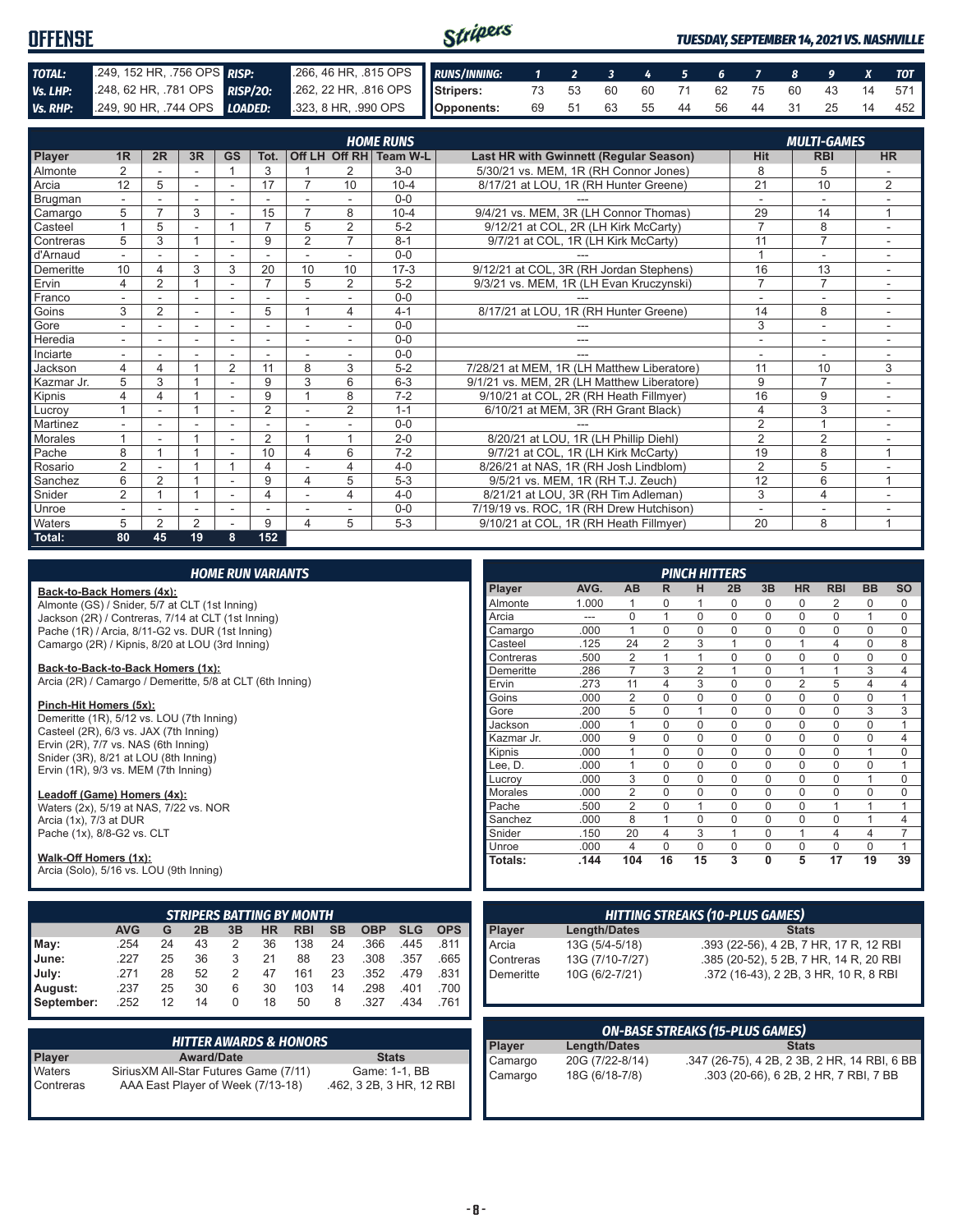### **SEASON SUMMARY**



### **TEAM HIGHS & LOWS**

| <b>OFFENSE:</b>                                                  |  |
|------------------------------------------------------------------|--|
|                                                                  |  |
|                                                                  |  |
|                                                                  |  |
|                                                                  |  |
|                                                                  |  |
|                                                                  |  |
|                                                                  |  |
|                                                                  |  |
|                                                                  |  |
|                                                                  |  |
|                                                                  |  |
|                                                                  |  |
|                                                                  |  |
|                                                                  |  |
|                                                                  |  |
|                                                                  |  |
|                                                                  |  |
|                                                                  |  |
| <b>PITCHING:</b>                                                 |  |
|                                                                  |  |
|                                                                  |  |
|                                                                  |  |
|                                                                  |  |
|                                                                  |  |
|                                                                  |  |
|                                                                  |  |
|                                                                  |  |
|                                                                  |  |
|                                                                  |  |
|                                                                  |  |
| <b>DEFENSE:</b>                                                  |  |
| Most Double Plays Turned, Game  3 (6x, last: 8/21 at Louisville) |  |
|                                                                  |  |

Most Caught Stealing, Game .............................................. 2 (8/8-G1 vs. Charlotte)

### **TEAM MISCELLANEOUS**

Most Stolen Bases Allowed, Game ...............................................4 (7/4 at Durham)

| Largest Blown Lead (Loss)3 Runs (4x, last: 8/6 vs. Charlotte, 5-2, 6-10) |
|--------------------------------------------------------------------------|
|                                                                          |
| Longest Game, Time……………………………………………………4:26 (5/4 at Charlotte)            |
| Longest 9.0-Inning Game, Time……………………………………3:43 (7/18 at Charlotte)      |
|                                                                          |
|                                                                          |
|                                                                          |
|                                                                          |
|                                                                          |
|                                                                          |
|                                                                          |

#### **INDIVIDUAL HIGHS & LOWS**

| <b>HITTING (GAME):</b> |  |
|------------------------|--|
|                        |  |
|                        |  |
|                        |  |
|                        |  |
|                        |  |
|                        |  |
|                        |  |
|                        |  |
|                        |  |
|                        |  |
|                        |  |
|                        |  |
|                        |  |
|                        |  |

#### **PITCHING (GAME):**

#### **DEFENSE (GAME):**

#### **STREAKS**

#### **OFFENSIVE (LONGEST IN 2021 ONLY):**

#### **PITCHING (LONGEST IN 2021 ONLY):**

| Consecutive Starts with Win3 Starts (2x, last: K. Wright, 8/13-8/26) |
|----------------------------------------------------------------------|
|                                                                      |
|                                                                      |
|                                                                      |
|                                                                      |

### **LAST TIME IT HAPPENED (GWINNETT REGULAR-SEASON HISTORY)**

#### **INDIVIDUAL OFFENSE:**

|                                                               | Homers, Both Sides of Plate ………………………… Drew Waters (5/18/21 at Nashville)  |
|---------------------------------------------------------------|----------------------------------------------------------------------------|
|                                                               |                                                                            |
|                                                               |                                                                            |
|                                                               | Back-to-Back-to-Back Homers  Arcia/Camargo/Demeritte (5/8/21 at Charlotte) |
|                                                               |                                                                            |
|                                                               |                                                                            |
|                                                               |                                                                            |
|                                                               |                                                                            |
|                                                               |                                                                            |
|                                                               |                                                                            |
|                                                               |                                                                            |
|                                                               |                                                                            |
|                                                               |                                                                            |
|                                                               |                                                                            |
|                                                               |                                                                            |
| <b>INDIVIDUAL PITCHING:</b><br><b>Q O-Inning Perfect Game</b> | Never                                                                      |
|                                                               |                                                                            |

| 9.0-Inning No-Hitter (Solo)Todd Redmond (5/28/10 at Louisville)                |
|--------------------------------------------------------------------------------|
| 9.0-Inning No-Hitter (Comb.) Wooten/Marksberry/Ramirez (6/30/16 at Louisville) |
|                                                                                |
|                                                                                |
|                                                                                |
| 21 Consecutive Saves Converted Jairo Asencio (9/6/09-8/8/11)                   |
| 25.0-Inning Scoreless Streak Stephen Marek, 25.1 IP (6/6/10-8/2/10)            |

| <b>TEAM OFFENSE:</b>  |                                                                     |
|-----------------------|---------------------------------------------------------------------|
|                       |                                                                     |
|                       |                                                                     |
|                       |                                                                     |
|                       |                                                                     |
|                       |                                                                     |
|                       |                                                                     |
|                       |                                                                     |
|                       |                                                                     |
|                       |                                                                     |
|                       |                                                                     |
|                       |                                                                     |
|                       |                                                                     |
|                       |                                                                     |
|                       |                                                                     |
| <b>TEAM PITCHING:</b> |                                                                     |
|                       |                                                                     |
|                       |                                                                     |
|                       |                                                                     |
|                       |                                                                     |
|                       |                                                                     |
|                       |                                                                     |
|                       |                                                                     |
|                       |                                                                     |
| <b>TEAM DEFENSE:</b>  |                                                                     |
|                       | Turn a Triple Play  6/5/21 vs. Jacksonville (Camargo-Kipnis-Snider) |
|                       |                                                                     |
|                       |                                                                     |

# **TEAM MISCELLANEOUS:**<br>18-Run Margin of Victory....

| 21-Run Margin of Defeat…………………………………7/13/12 at Louisville (Lost 1-22) |  |  |
|-----------------------------------------------------------------------|--|--|